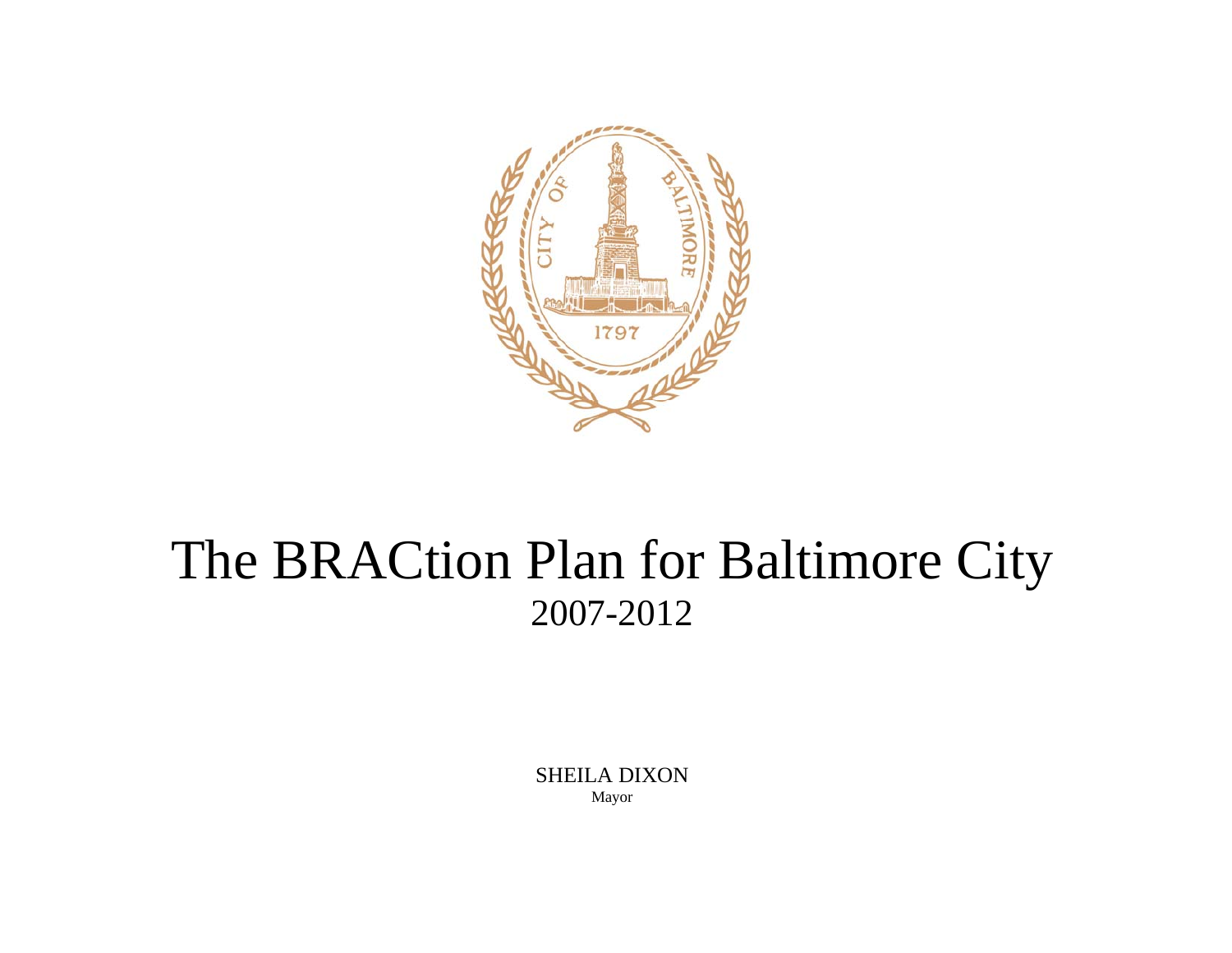

**SHEILA DIXON** Mayor 250 City Hall Baltimore, Maryland 21202

The Honorable Anthony G. Brown Lieutenant Governor State of Maryland 100 State Circle Annapolis, Maryland 21401-1925

August 1, 2007

Dear Lieutenant Governor Brown:

I am pleased to submit to you this BRACtion Plan for Baltimore City. The BRACtion Plan was developed after a series of meetings and individual discussions with City agencies, non-profits, foundations, private enterprise, small business owners, and community leaders, and after discussion and review in a BRAC stakeholders' forum known as BRACStat. Building from the foundation established by the City's recently adopted Comprehensive Master Plan, the BRACtion Plan articulates strategies for 1) Population Growth, 2) Workforce Development and Education, 3) Minority and Women-Owned Business Development, and 4) Business Attraction.

BRAC presents enormous regional challenges. Working together now is a critical component to our future success. I am confident that your leadership on BRAC will bring about a regional approach to growth management and planning. We stand ready to serve as a partner with you in this effort.

I look forward to working together to meet these challenges.

Sincerely, Theila Difon

Sheila Dixon Mayor, Baltimore City

SD:abf/eg

*Please Visit Our Website @ www.baltimorecity.gov*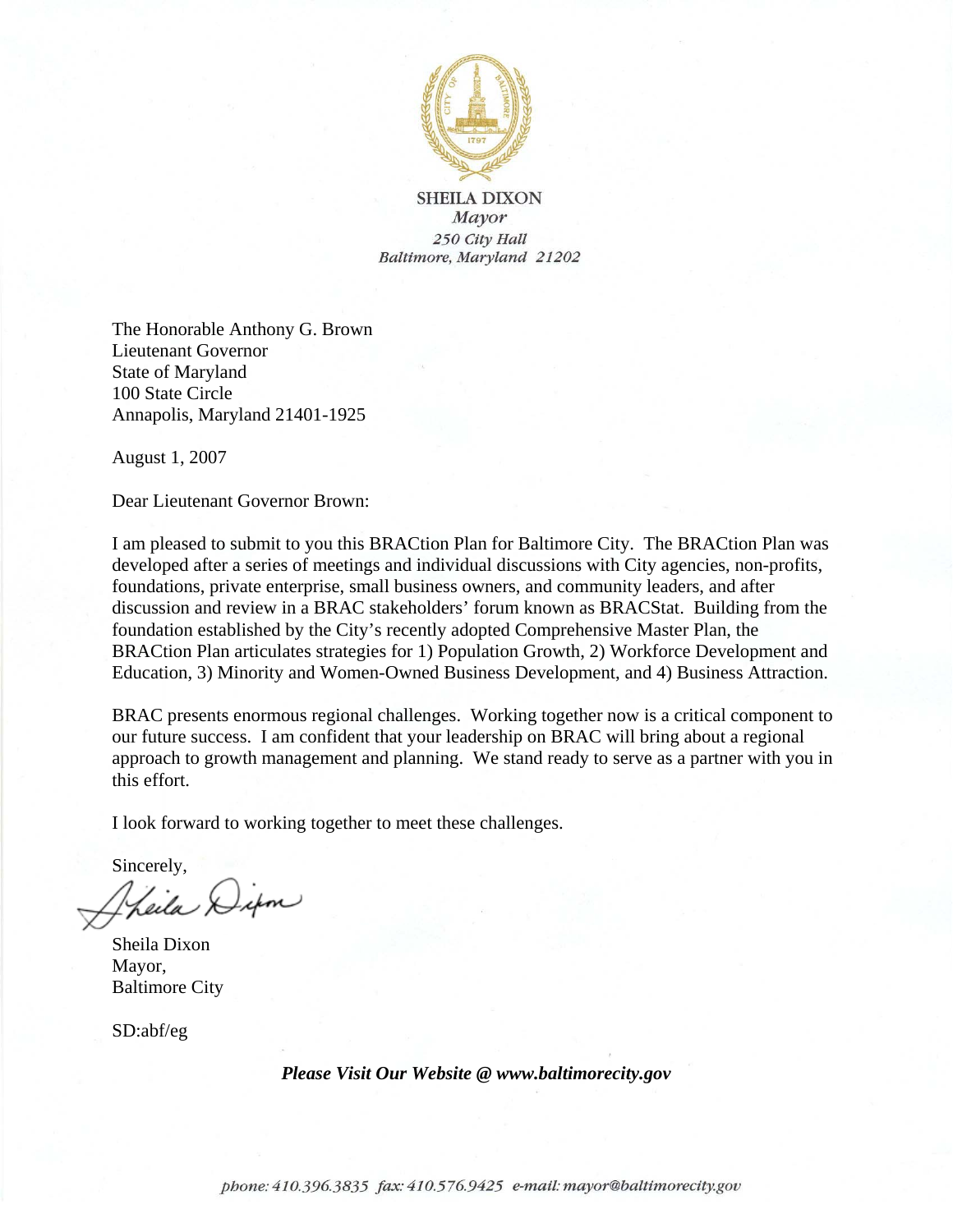On Behalf of the Citizens of Baltimore, Mayor Dixon sincerely thanks the following individuals for their participation in BRACStat and the development of the BRACtion Plan:

*Jon M. Laria, President of the Board, Live Baltimore Anna Custer, Executive Director, Live Baltimore M.J. Brodie, President, Baltimore Development Corporation Donald C. Fry, President and CEO, Greater Baltimore Committee Larry Klimovitz, Executive Director, The Baltimore Metropolitan Council Art Abramson, Executive Director, Baltimore Jewish Council David Conn, Deputy Director, Baltimore Jewish Council Diane Bell McKoy, President and CEO, Associated Black Charities Kaliope Parthemos, Deputy Chief of Staff, Office of City Council President Stephanie Rawlings-Blake Deputy Mayor Andrew B. Frank, Neighborhood and Economic Development, Office of Mayor Sheila Dixon Deputy Mayor Salima Siler Marriott, Community and Human Development, Office of Mayor Sheila Dixon Karen Sitnick, Director, Mayor's Office of Employment Development Carla A. Nelson, Director, Mayor's Office of Minority and Women's Business Development Bill Gilmore, Executive Director, Baltimore Office of Promotion & the Arts Timothy D. Armbruster, President, The Goldseker Foundation Matthew Kachura, Program Manager, Baltimore Neighborhood Indicators Alliance - Jacob France Institute Kelly Cartales, Senior Vice President, Enterprise Community Partners Ann Sherrill, Director, Baltimore Neighborhood Collaborative Scot T. Spencer, Manager of Baltimore Relations, Annie E. Casey Foundation Patrice Cromwell, Senior Fellow, Annie E. Casey Foundation Douglas McCoach, Director, Department of Planning Al Foxx, Director, Department of Transportation Tom Wilcox, President, Baltimore Community Foundation Earl S. Richardson, President, Morgan State University Gerald M. Whitaker, Director BRAC Initiative, Morgan State University Ellis G. Brown, Jr., Director of Community and Economic Development, Finance and Management, Morgan State University James A. Mirabile, Director of BRAC Initiatives, Baltimore Gas and Electric Jenny Hope, Project Manager, Maryland Department of Housing and Community Development, Division of Neighborhood Revitalization Seema Iyer, Chief of Research and Strategic Planning, Baltimore City Department of Planning Jamie Kendrick, Deputy Director of Administration, Baltimore City Department of Transportation Chris Moyer, Senior Economic Development Officer, Baltimore Development Corporation Jay Sakai, Bureau Chief, Water and Wastewater Management, Baltimore City Department of Public Works Elaine Garven, Assistant Deputy Mayor, Neighborhood and Economic Development, Office of Mayor Sheila Dixon Thomas Stosur, Assistant Deputy Mayor, Neighborhood and Economic Development, Office of Mayor Sheila Dixon*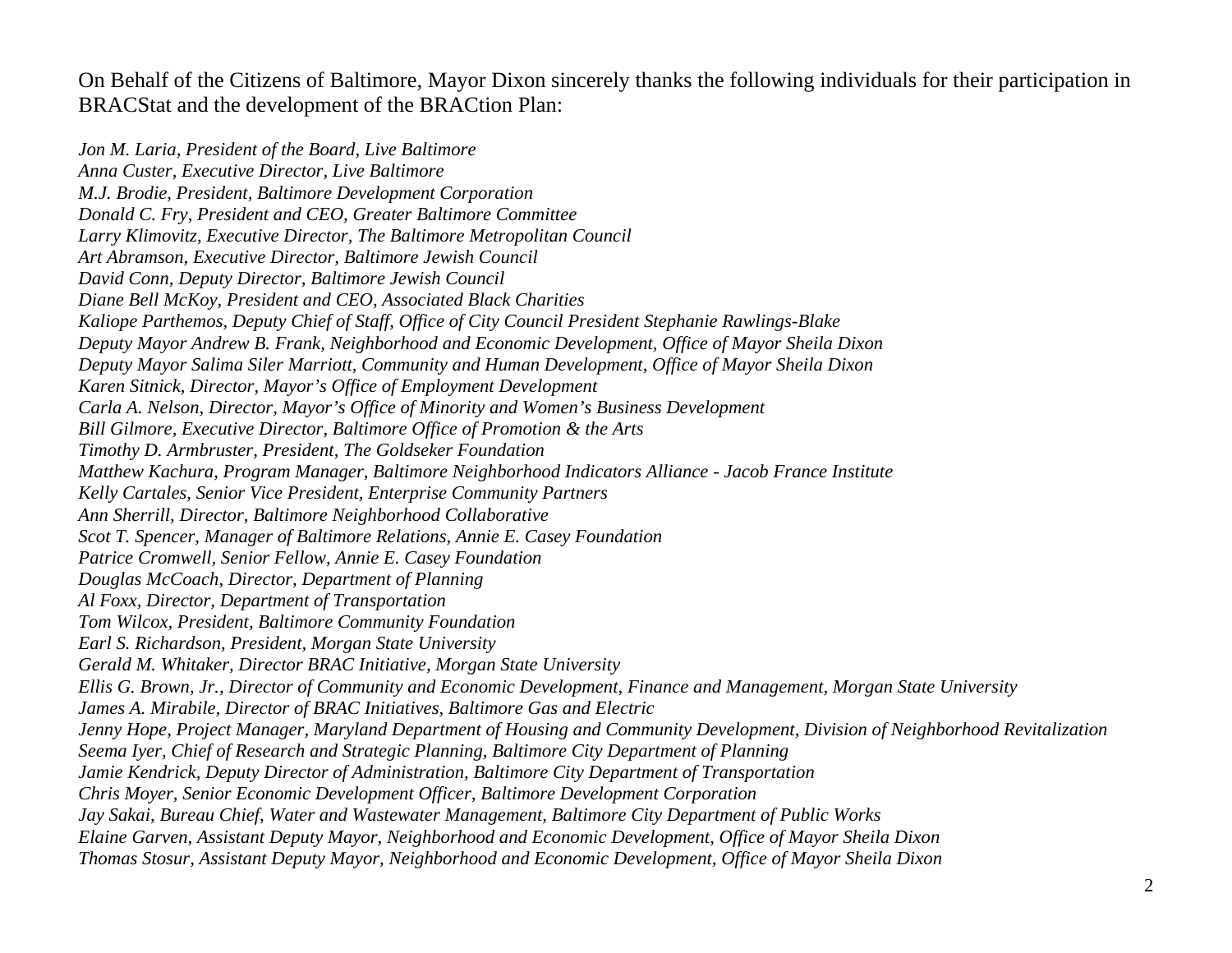*Janie McCullough, Assistant Deputy Mayor, Community and Human Development, Office of Mayor Sheila Dixon Carolyn Blakeney, Assistant Deputy Mayor, Neighborhood and Economic Development, Office of Mayor Sheila Dixon Paul Graziano, Commissioner, Baltimore Housing Claude Edward Hitchcock, Gordon, Feinblatt, Rothman, Hoffberger, & Hollander Mary Sloat, Assistant Director for Workforce Operations, Mayor's Office of Employment Development Christopher Thomaskutty, Director, Baltimore CitiStat J. Kirby Fowler, Executive Director, Downtown Partnership of Baltimore J. Thomas Sadowski, Executive Vice President, The Economic Alliance of Greater Baltimore Kerry Whitacre Swarr, Executive Assistant to the CEO, Baltimore City Public School System Deborah Hannon Silcox, Director of Partnerships, Baltimore City Public School System Laurel Sereboff, Vice President, Executive Department, The Associated: Jewish Community Federation of Baltimore Celeste Amato, Mayor's Initiative for a Cleaner Baltimore Robert Hellauer, Director, Regional Transportation and BRAC, Greater Baltimore Committee Mark Sissman, President, Healthy Neighborhoods, Inc. Carolane Williams, Ph.D,, President, Baltimore City Community College*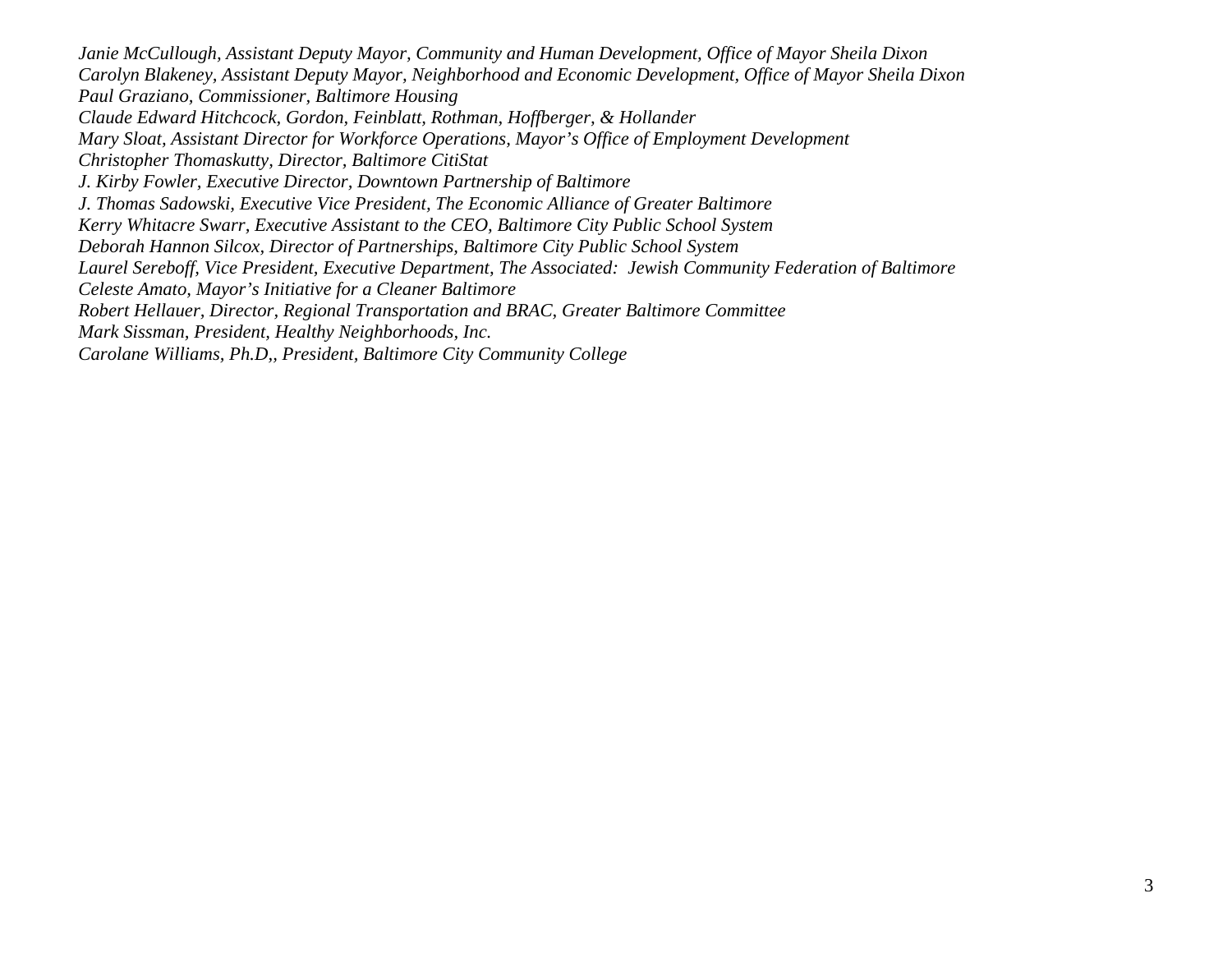#### Mayor Dixon's BRACtion Plan for Baltimore City

| 2.            |  |
|---------------|--|
| $\mathcal{E}$ |  |
|               |  |
|               |  |
| 5.            |  |
| 6.            |  |
|               |  |
| 7.            |  |
| 8.            |  |
|               |  |
| $\Gamma$ .    |  |
| 2.            |  |
| 3.            |  |
| 4.            |  |
| 5.            |  |
|               |  |
| $\Gamma$ .    |  |
| 2.            |  |
| 3.            |  |
| 4.            |  |
|               |  |
|               |  |
| 2.            |  |
| 3.            |  |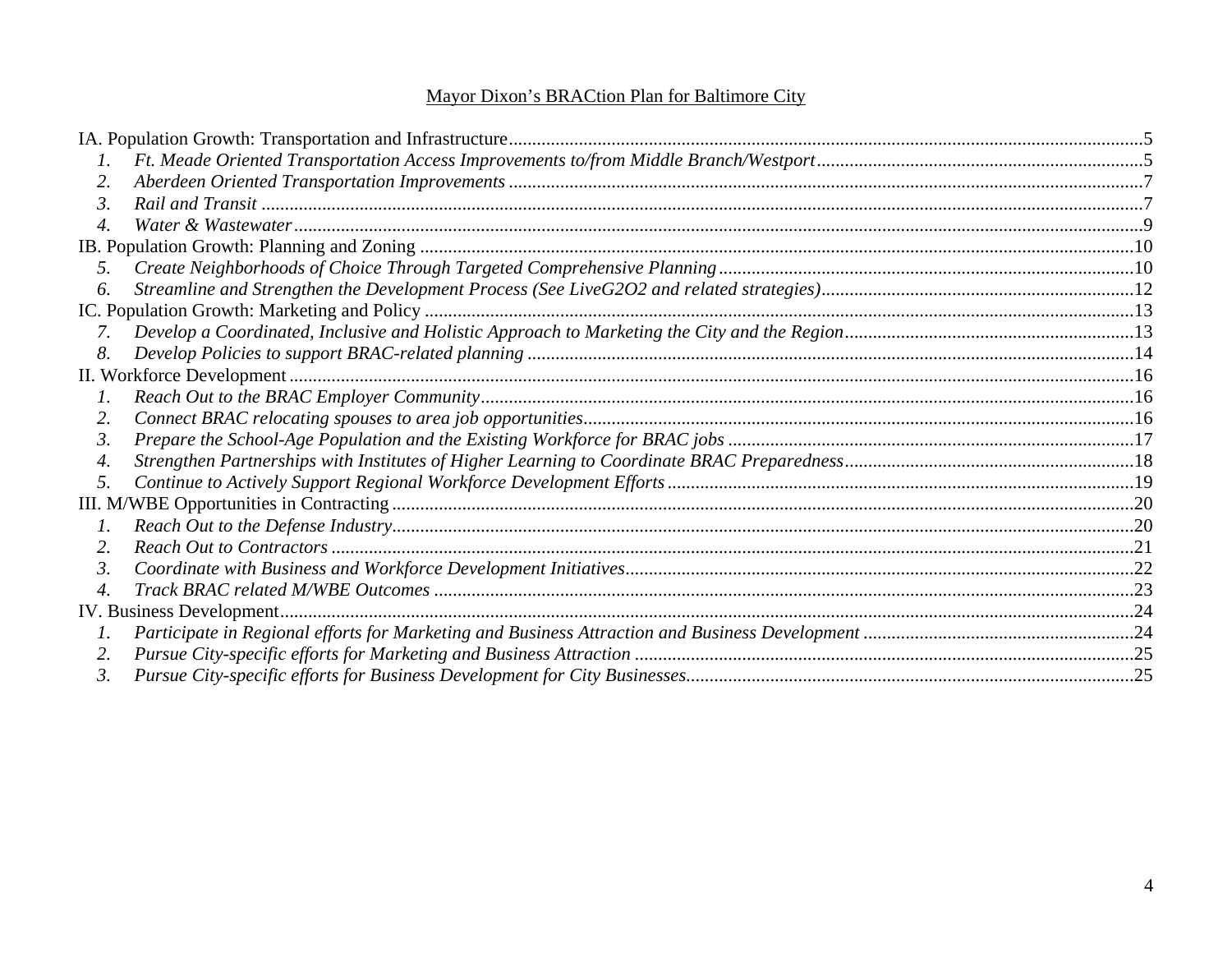## IA. Population Growth: Transportation and Infrastructure

| <b>Action</b>                                                                                                                                                                                                                                                                                                                                                                                                                                                                                                                                                                                                                                                                                                                                                                | <b>Timeline</b>                                                                                   | <b>Funding Source</b> | <b>Responsible Agency</b> | <b>Priority and/or</b><br><b>Status</b>                                         |  |  |  |
|------------------------------------------------------------------------------------------------------------------------------------------------------------------------------------------------------------------------------------------------------------------------------------------------------------------------------------------------------------------------------------------------------------------------------------------------------------------------------------------------------------------------------------------------------------------------------------------------------------------------------------------------------------------------------------------------------------------------------------------------------------------------------|---------------------------------------------------------------------------------------------------|-----------------------|---------------------------|---------------------------------------------------------------------------------|--|--|--|
| 1. Ft. Meade Oriented Transportation Access Improvements to/from Middle Branch/Westport                                                                                                                                                                                                                                                                                                                                                                                                                                                                                                                                                                                                                                                                                      |                                                                                                   |                       |                           |                                                                                 |  |  |  |
| a. Russell Street/MD-295 Ramp &<br><b>Intersection Upgrades</b>                                                                                                                                                                                                                                                                                                                                                                                                                                                                                                                                                                                                                                                                                                              | On pace with<br>or slightly<br>ahead of<br>Middle Branch<br>developments<br>over next 10<br>vears | Not presently funded  | <b>DOT</b>                | Currently under<br>review as part of<br>Middle Branch<br><b>Master Plan</b>     |  |  |  |
| Significant safety and capacity upgrades to the ramps to and from Russell Street/MD-295 will be required to accommodate<br>projected traffic demand. Conservatively, these upgrades could cost \$1 million each, depending on the nature of the<br>rehabilitation or improvements required. Specific examples include the ramps to and from MD-295 to Waterview Avenue and<br>Annapolis Road, and the intersection of Waterview and Annapolis Road.                                                                                                                                                                                                                                                                                                                          |                                                                                                   |                       |                           |                                                                                 |  |  |  |
| b. Russell Street Gateway - Phases<br>II & II                                                                                                                                                                                                                                                                                                                                                                                                                                                                                                                                                                                                                                                                                                                                | Projects<br>currently in<br>design; funded<br>for<br>construction in<br>$FY$ 08 $-10$             | Funded in CIP         | <b>DOT</b>                | Projects currently in<br>design; funded for<br>construction in<br>$FY$ 08 $-10$ |  |  |  |
| Previously envisioned as simply infrastructure reconstruction projects, the Baltimore City Department of Transportation is now<br>examining possible capacity improvements as Phases II and III of the Russell Street Gateway. These projects will extend from<br>the northernmost end of the current Russell Street Viaduct at Bush Street to Alluvion Street and from the southernmost end of<br>the current reconstruction of the Russell Street Viaduct to the City Line, respectively. The current construction estimate for<br>Phases II and III is a combined \$15.5 million and is scheduled to begin in mid-to-late FY 2008; construction could be delayed if<br>it is determined that capacity improvements are needed to meet likely growth in the Middle Branch. |                                                                                                   |                       |                           |                                                                                 |  |  |  |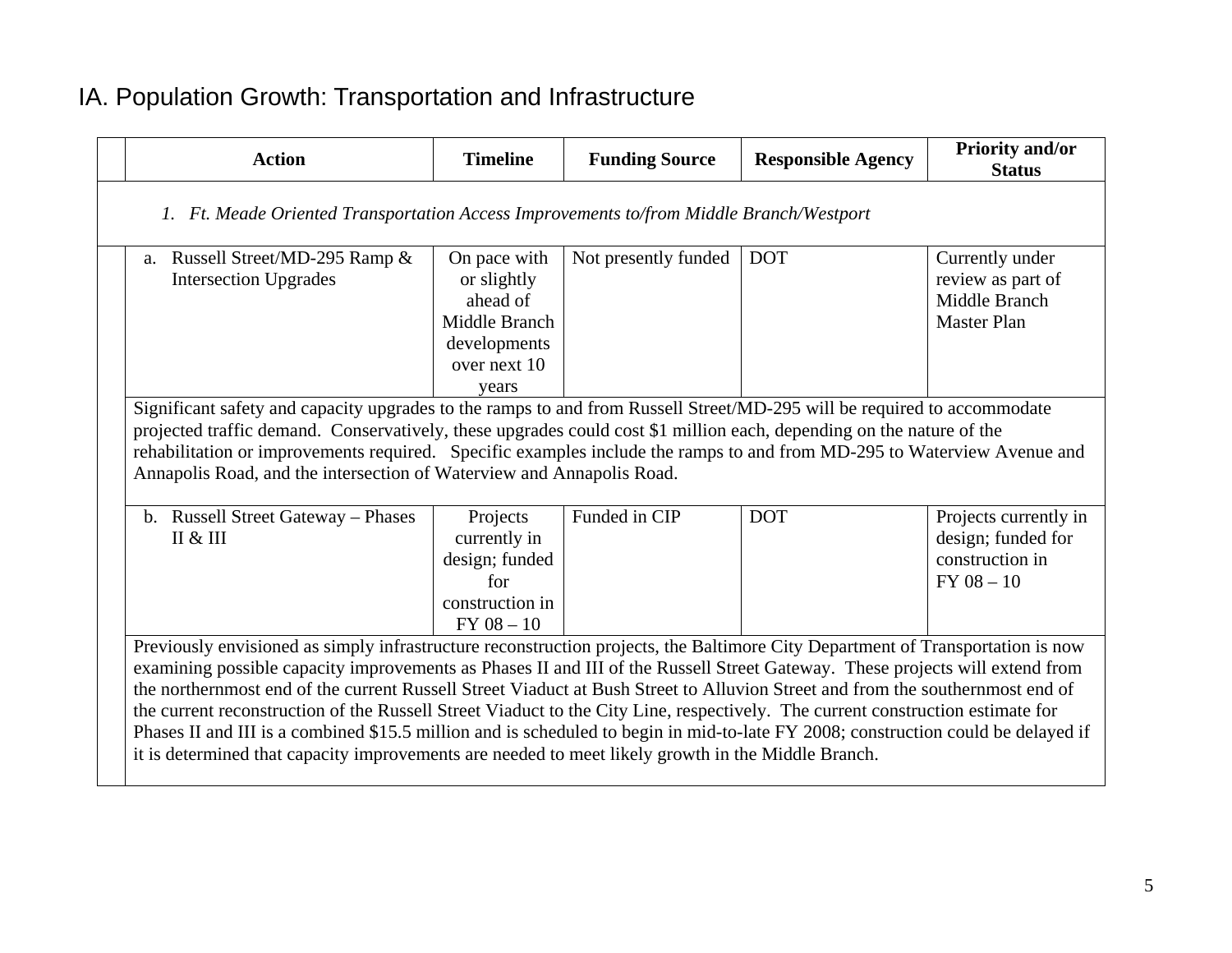| <b>Action</b>                                                                                                                                                                                                                                                                                                                                                                                             | <b>Timeline</b>    | <b>Funding Source</b> | <b>Responsible Agency</b> | <b>Priority and/or</b><br><b>Status</b> |
|-----------------------------------------------------------------------------------------------------------------------------------------------------------------------------------------------------------------------------------------------------------------------------------------------------------------------------------------------------------------------------------------------------------|--------------------|-----------------------|---------------------------|-----------------------------------------|
| c. Annapolis Road Bridge Over 295                                                                                                                                                                                                                                                                                                                                                                         | Funded for         | Funded for            | <b>DOT</b>                | Funded for design                       |
|                                                                                                                                                                                                                                                                                                                                                                                                           | design and         | reconstruction at     |                           | and construction at                     |
|                                                                                                                                                                                                                                                                                                                                                                                                           | construction at    | current capacity      |                           | current roadway                         |
|                                                                                                                                                                                                                                                                                                                                                                                                           | current            |                       |                           | capacity; project                       |
|                                                                                                                                                                                                                                                                                                                                                                                                           | roadway            |                       |                           | being re-evaluated                      |
|                                                                                                                                                                                                                                                                                                                                                                                                           | capacity in FY     |                       |                           | based on growth                         |
|                                                                                                                                                                                                                                                                                                                                                                                                           | $08 - 10$ ;        |                       |                           | scenarios                               |
| The Annapolis Road bridge over MD-295 is deteriorating and in need of repairs. Significant traffic volume, including                                                                                                                                                                                                                                                                                      |                    |                       |                           |                                         |
| construction vehicles servicing the redevelopment project, is expected on the Annapolis Road bridge. Capacity may also need to                                                                                                                                                                                                                                                                            |                    |                       |                           |                                         |
| be addressed, pending development scenarios. Full reconstruction at current configuration is estimated to cost \$7 million.                                                                                                                                                                                                                                                                               |                    |                       |                           |                                         |
| Construction is currently programmed for FY 2010.                                                                                                                                                                                                                                                                                                                                                         |                    |                       |                           |                                         |
|                                                                                                                                                                                                                                                                                                                                                                                                           |                    |                       |                           |                                         |
| d. Annapolis Road, Waterview                                                                                                                                                                                                                                                                                                                                                                              | Funded for         | Partially Funded in   | <b>DOT</b>                | Projects currently in                   |
| Road and Maisel Street Bridges                                                                                                                                                                                                                                                                                                                                                                            | design and         | <b>CIP</b>            |                           | design; funded for                      |
|                                                                                                                                                                                                                                                                                                                                                                                                           | construction at    |                       |                           | construction in                         |
|                                                                                                                                                                                                                                                                                                                                                                                                           | current            |                       |                           | $FY$ 08 - 10                            |
|                                                                                                                                                                                                                                                                                                                                                                                                           | roadway            |                       |                           |                                         |
|                                                                                                                                                                                                                                                                                                                                                                                                           | capacity in FY     |                       |                           |                                         |
|                                                                                                                                                                                                                                                                                                                                                                                                           | $08 - 10$          |                       |                           |                                         |
| These three bridges connect various parts of the Westport/Mt. Winans community to MD-295 and the Westport Waterfront site<br>and are also in significantly deteriorated condition. Significant traffic volume, including construction vehicles servicing the<br>redevelopment project, is expected on the bridges; construction is estimated at \$7.8 million and is currently programmed for FY<br>2009. |                    |                       |                           |                                         |
| e. Kent Street Improvements to                                                                                                                                                                                                                                                                                                                                                                            | Funded for         |                       | <b>DOT</b>                | Funded for design;                      |
| Link Light Rail with Westport                                                                                                                                                                                                                                                                                                                                                                             |                    | CIP; request          |                           | project being re-                       |
| redevelopment                                                                                                                                                                                                                                                                                                                                                                                             | design in FY<br>08 | additional funding    |                           | evaluated based on                      |
|                                                                                                                                                                                                                                                                                                                                                                                                           |                    | from MTA              |                           | growth scenarios                        |
|                                                                                                                                                                                                                                                                                                                                                                                                           |                    |                       |                           |                                         |
| f. Examine feasibility of MARC                                                                                                                                                                                                                                                                                                                                                                            | Request            |                       | MTA, DOT, Planning        | DOT will include in                     |
| Camden Line Station near                                                                                                                                                                                                                                                                                                                                                                                  | feasibility        | <b>MTA</b>            |                           | CTP priority list for                   |
| Westport.                                                                                                                                                                                                                                                                                                                                                                                                 | study in FY 08     |                       |                           | feasibility study                       |
|                                                                                                                                                                                                                                                                                                                                                                                                           |                    |                       |                           |                                         |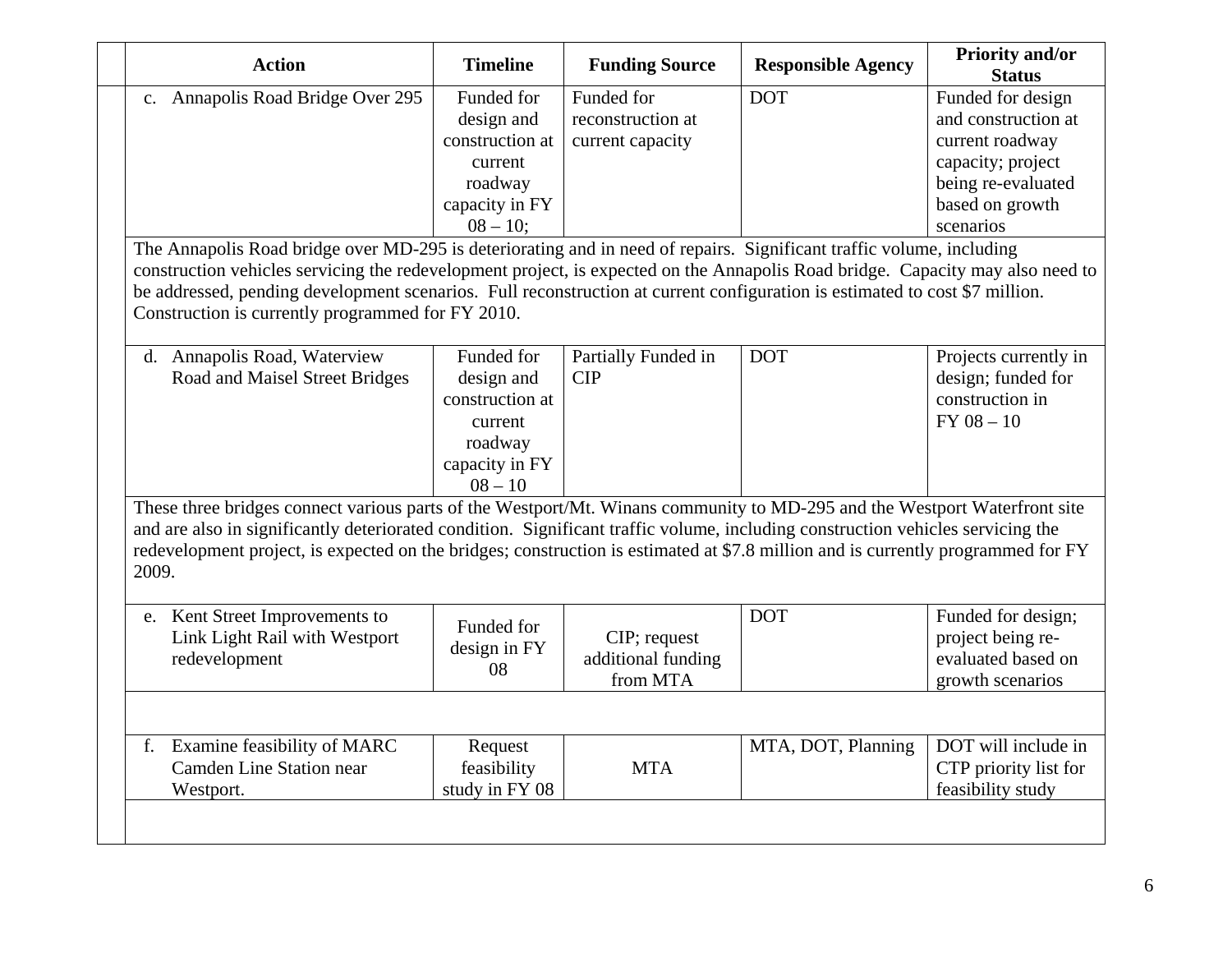| <b>Action</b>                                                                                                                                                                                                                                                          | <b>Timeline</b>                                                      | <b>Funding Source</b>                                                                                             | <b>Responsible Agency</b> | <b>Priority and/or</b><br><b>Status</b>                                                                                  |
|------------------------------------------------------------------------------------------------------------------------------------------------------------------------------------------------------------------------------------------------------------------------|----------------------------------------------------------------------|-------------------------------------------------------------------------------------------------------------------|---------------------------|--------------------------------------------------------------------------------------------------------------------------|
| 2. Aberdeen Oriented Transportation Improvements                                                                                                                                                                                                                       |                                                                      |                                                                                                                   |                           |                                                                                                                          |
| Create a Comprehensive<br>a.<br><b>Transportation Plan for Southeast</b><br>Baltimore.                                                                                                                                                                                 | Improvements<br>to be made<br>incrementally<br>over next 5<br>years. | To be determined;<br>estimated<br>implementation cost<br>is \$6 to \$10 million<br>for short-term<br>improvements | <b>DOT</b>                | Very high priority;<br>plan to be announced<br>in late May 2007                                                          |
| Implement Transportation System Management (TSM) techniques to improve the efficiency and safety of existing roadway<br>system. Improvements include intersection capacity, transit, and bicycle/pedestrian improvements to accommodate growth<br>$(See LiveG3O1S3)^1$ |                                                                      |                                                                                                                   |                           |                                                                                                                          |
| b. Boston Street<br>Widening/Reconstruction                                                                                                                                                                                                                            | To be<br>determined                                                  | Various city, state,<br>federal and private<br>sources to be<br>determined                                        | <b>DOT</b>                | Feasibility analysis<br>of several options to<br>be concluded by July<br>2007                                            |
| Expanding Boston Street from 4 to 6 lanes between Baylis Street and Interstate Avenue, along with modest intersection<br>improvements is necessary to continue development in the area. The estimated cost of this project is \$57 million.                            |                                                                      |                                                                                                                   |                           |                                                                                                                          |
| 3. Rail and Transit                                                                                                                                                                                                                                                    |                                                                      |                                                                                                                   |                           |                                                                                                                          |
| a. Advocate for expansion of<br><b>MARC</b> service from Penn<br>Station to Aberdeen; construct<br>East Side MARC Station at<br>EBDI or Bayview.                                                                                                                       | To be<br>determined                                                  | Various city, state,<br>federal and private<br>sources to be<br>determined                                        | MTA, DOT, Planning        | Regional consensus<br>exists on expanded<br>service to I-95<br>northeast corridor;<br>implementation<br>dependent on MTA |

<span id="page-7-0"></span><sup>&</sup>lt;sup>1</sup> References to the Comprehensive Master Plan refer to the Section, Goal, Objective and Strategy. For instance, the third strategy of the second objective of the first goal of the LIVE section of the Comprehensive Master Plan is noted as (LIVE G1O2S3). For more information about the Comprehensive Master Plan, please visit [www.liveearnplaylearn.com](http://www.liveearnplaylearn.com/).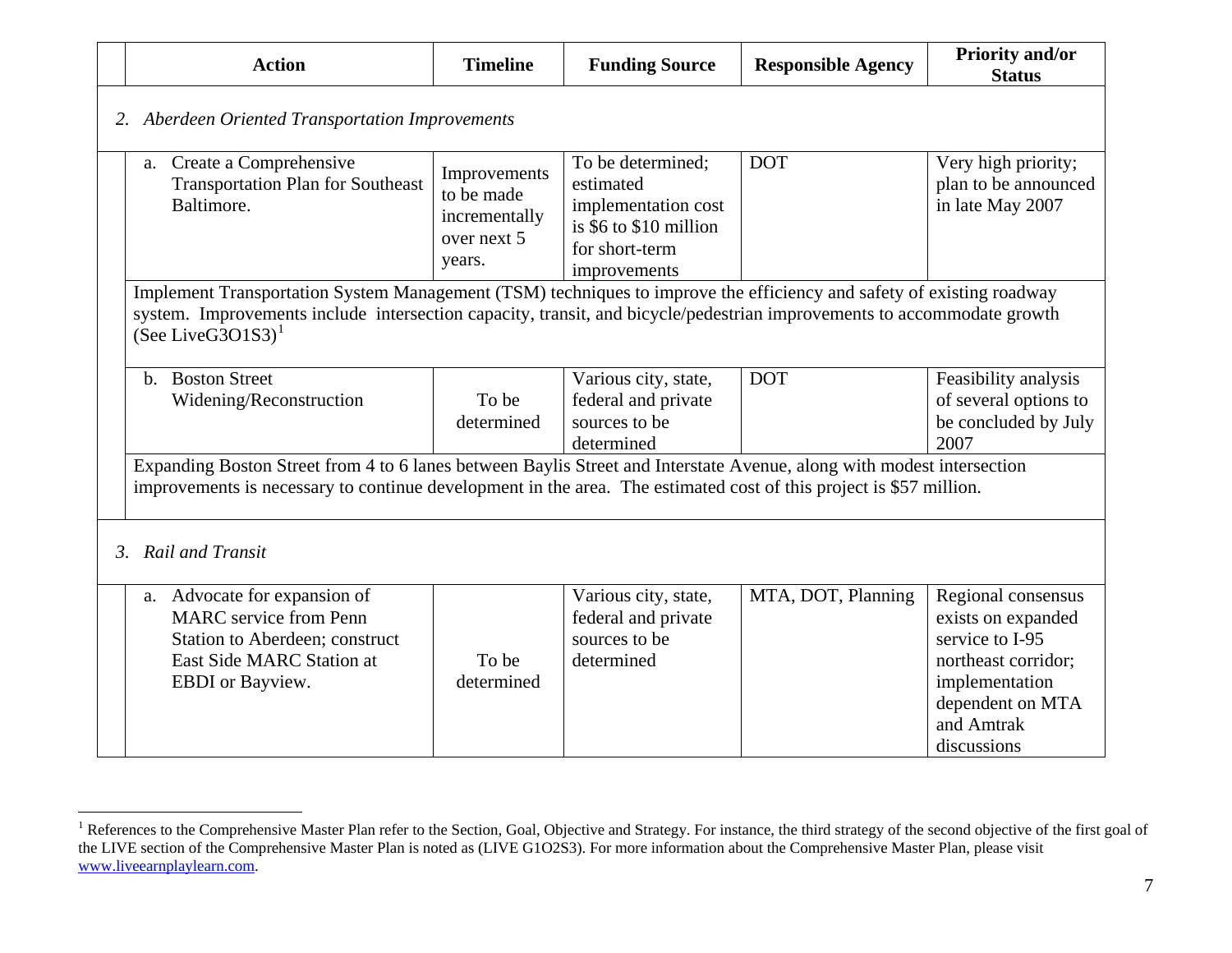| <b>Action</b>                                                                                                                                                                                                                                                                                                                                                                                                                                                                                                                                                                                           | <b>Timeline</b>                                                                                                                                                                                                                                                                                                                                                                                                                                                                                                                                                                                                                                                                                                                                                                                                                                                                                                                                                                                                                                                                                                                                                                                                                                                                                                                                                                                                                                                 | <b>Funding Source</b>                                  | <b>Responsible Agency</b>                                                                                                             | <b>Priority and/or</b><br><b>Status</b>                                                            |  |  |  |
|---------------------------------------------------------------------------------------------------------------------------------------------------------------------------------------------------------------------------------------------------------------------------------------------------------------------------------------------------------------------------------------------------------------------------------------------------------------------------------------------------------------------------------------------------------------------------------------------------------|-----------------------------------------------------------------------------------------------------------------------------------------------------------------------------------------------------------------------------------------------------------------------------------------------------------------------------------------------------------------------------------------------------------------------------------------------------------------------------------------------------------------------------------------------------------------------------------------------------------------------------------------------------------------------------------------------------------------------------------------------------------------------------------------------------------------------------------------------------------------------------------------------------------------------------------------------------------------------------------------------------------------------------------------------------------------------------------------------------------------------------------------------------------------------------------------------------------------------------------------------------------------------------------------------------------------------------------------------------------------------------------------------------------------------------------------------------------------|--------------------------------------------------------|---------------------------------------------------------------------------------------------------------------------------------------|----------------------------------------------------------------------------------------------------|--|--|--|
| Construction of a new MARC Station on the East side of Baltimore at either the East Baltimore Development Initiative (EBDI)<br>location or the Johns Hopkins Bayview location, along with expansion of the MARC Penn Line service between Penn Station<br>and Aberdeen, will provide a direct connection for East Baltimore commuters, businesses and researchers to APG. Funding to<br>study the optimal location for the MARC station and to construct the new station at one of these sites is a critical component for<br>a Smart Growth approach to realizing the benefits of BRAC for the region. |                                                                                                                                                                                                                                                                                                                                                                                                                                                                                                                                                                                                                                                                                                                                                                                                                                                                                                                                                                                                                                                                                                                                                                                                                                                                                                                                                                                                                                                                 |                                                        |                                                                                                                                       |                                                                                                    |  |  |  |
|                                                                                                                                                                                                                                                                                                                                                                                                                                                                                                                                                                                                         | Implementation of the EBDI redevelopment plan is underway. An entirely new community of over 1200 mixed-income<br>dwelling units and bio-medical and life sciences research space, with up to 6000 jobs, will be created. In addition to residents<br>who could walk to a new MARC station at the EBDI location, the future Green Line will provide transit links to the proposed<br>MARC station and the BRAC-related job opportunities at APG.<br>The Johns Hopkins Bayview Campus currently consists of 2.8 million square feet of research, patient care and support<br>facilities. Bayview and NIH together employ 5,500 people and receive more than 500,000 patients annually. A new \$250<br>million NIH Biomedical Research Center is set for occupancy in Summer 2007 and is part of an anticipated 5,500 new jobs by<br>full campus build-out in 2020. Research activities at Bayview currently support the scientific and programmatic activities at<br>Aberdeen Proving Ground and other bio-defense industries in the Baltimore-Washington corridor. A long-considered MARC<br>Station at Bayview, connected to the proposed Red Line transit project, would neatly tie together the several military bases and<br>defense-related agencies/industries throughout the corridor. Additionally, a station at this location would serve to capture<br>commuters along I-95 or I-895 before entering the Harbor Crossings or into downtown Baltimore. |                                                        |                                                                                                                                       |                                                                                                    |  |  |  |
|                                                                                                                                                                                                                                                                                                                                                                                                                                                                                                                                                                                                         |                                                                                                                                                                                                                                                                                                                                                                                                                                                                                                                                                                                                                                                                                                                                                                                                                                                                                                                                                                                                                                                                                                                                                                                                                                                                                                                                                                                                                                                                 |                                                        |                                                                                                                                       |                                                                                                    |  |  |  |
| b. Actively support efforts to<br>implement the Baltimore<br>Regional Rail Plan and its Red<br>and Green Line priority segments<br>(LiveG3O2S2).                                                                                                                                                                                                                                                                                                                                                                                                                                                        | 2007-2012                                                                                                                                                                                                                                                                                                                                                                                                                                                                                                                                                                                                                                                                                                                                                                                                                                                                                                                                                                                                                                                                                                                                                                                                                                                                                                                                                                                                                                                       | Various City, State,<br>Federal and private<br>sources | MTA, DOT, Planning<br>and multiple City<br>agencies                                                                                   | <b>Draft Environmental</b><br><b>Impact Statement to</b><br>be released in Fall<br>2007            |  |  |  |
| c. Protect and create Rights-of-Way                                                                                                                                                                                                                                                                                                                                                                                                                                                                                                                                                                     |                                                                                                                                                                                                                                                                                                                                                                                                                                                                                                                                                                                                                                                                                                                                                                                                                                                                                                                                                                                                                                                                                                                                                                                                                                                                                                                                                                                                                                                                 |                                                        | Department of                                                                                                                         | Right-of-way                                                                                       |  |  |  |
| along existing and proposed rail<br>lines (See LiveG3O2S3).                                                                                                                                                                                                                                                                                                                                                                                                                                                                                                                                             | 2007-2012                                                                                                                                                                                                                                                                                                                                                                                                                                                                                                                                                                                                                                                                                                                                                                                                                                                                                                                                                                                                                                                                                                                                                                                                                                                                                                                                                                                                                                                       |                                                        | Planning (DOP),<br><b>Baltimore</b><br>Development<br>Corporation (BDC),<br>Baltimore Housing,<br>Department of Public<br>Works (DPW) | protection is<br>typically included in<br>a jurisdiction's<br>master plan and<br>zoning documents. |  |  |  |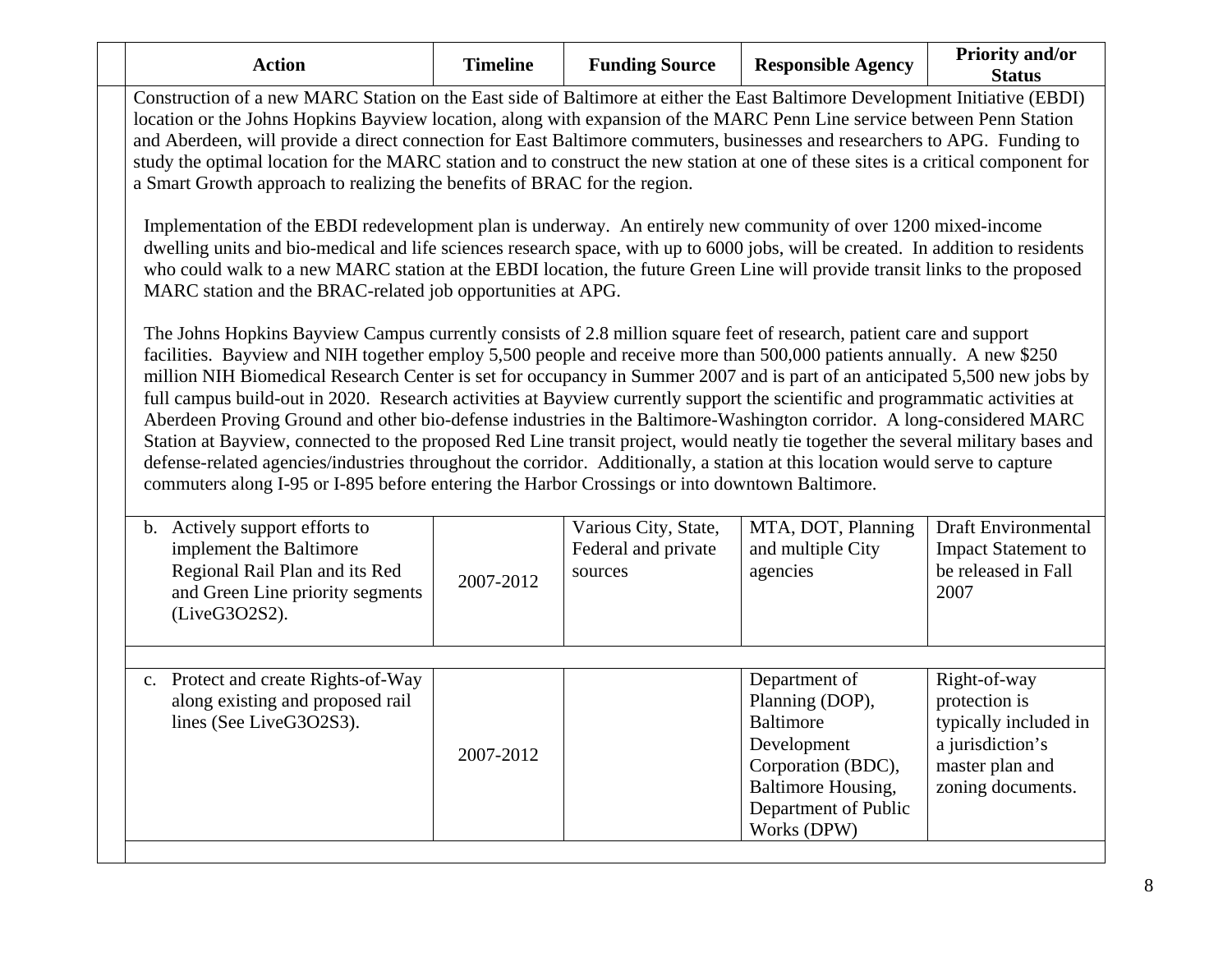| <b>Action</b>                                                                                                                  | <b>Timeline</b> | <b>Funding Source</b> | <b>Responsible Agency</b> | <b>Priority and/or</b><br><b>Status</b> |  |  |  |
|--------------------------------------------------------------------------------------------------------------------------------|-----------------|-----------------------|---------------------------|-----------------------------------------|--|--|--|
| Promote the Commuter Choice<br>$d_{-}$                                                                                         |                 | Operating budget      | DOT, partner              | DOT is currently                        |  |  |  |
| Program to encourage transit use.                                                                                              |                 |                       | employers, MTA            | expanding its                           |  |  |  |
|                                                                                                                                |                 |                       |                           | capacity to                             |  |  |  |
|                                                                                                                                | Ongoing         |                       |                           | implement                               |  |  |  |
|                                                                                                                                |                 |                       |                           | transportation-                         |  |  |  |
|                                                                                                                                |                 |                       |                           | demand management                       |  |  |  |
|                                                                                                                                |                 |                       |                           | strategies.                             |  |  |  |
|                                                                                                                                |                 |                       |                           |                                         |  |  |  |
| Water & Wastewater<br>4.                                                                                                       |                 |                       |                           |                                         |  |  |  |
| Comprehensive Water and<br>a.                                                                                                  |                 |                       | Mayor and City            | Plan was last                           |  |  |  |
| Wastewater Plan (See Live                                                                                                      |                 |                       | Council, DPW,             | adopted in 2006.                        |  |  |  |
| $G2O5$ ).                                                                                                                      |                 |                       | Planning,                 |                                         |  |  |  |
|                                                                                                                                |                 |                       | Transportation            |                                         |  |  |  |
| The objective of the City's 2006 Comprehensive Water and Wastewater Plan is to guide the development of the ultimate water     |                 |                       |                           |                                         |  |  |  |
| and wastewater systems consistent with population growth, comprehensive planning, and economic development so that an          |                 |                       |                           |                                         |  |  |  |
| ample supply of water may be collected, treated, and delivered to points where needed and so that collected wastewaters may be |                 |                       |                           |                                         |  |  |  |
| treated and disposed of to prevent or minimize adverse effects on legitimate water uses.                                       |                 |                       |                           |                                         |  |  |  |
|                                                                                                                                |                 |                       |                           |                                         |  |  |  |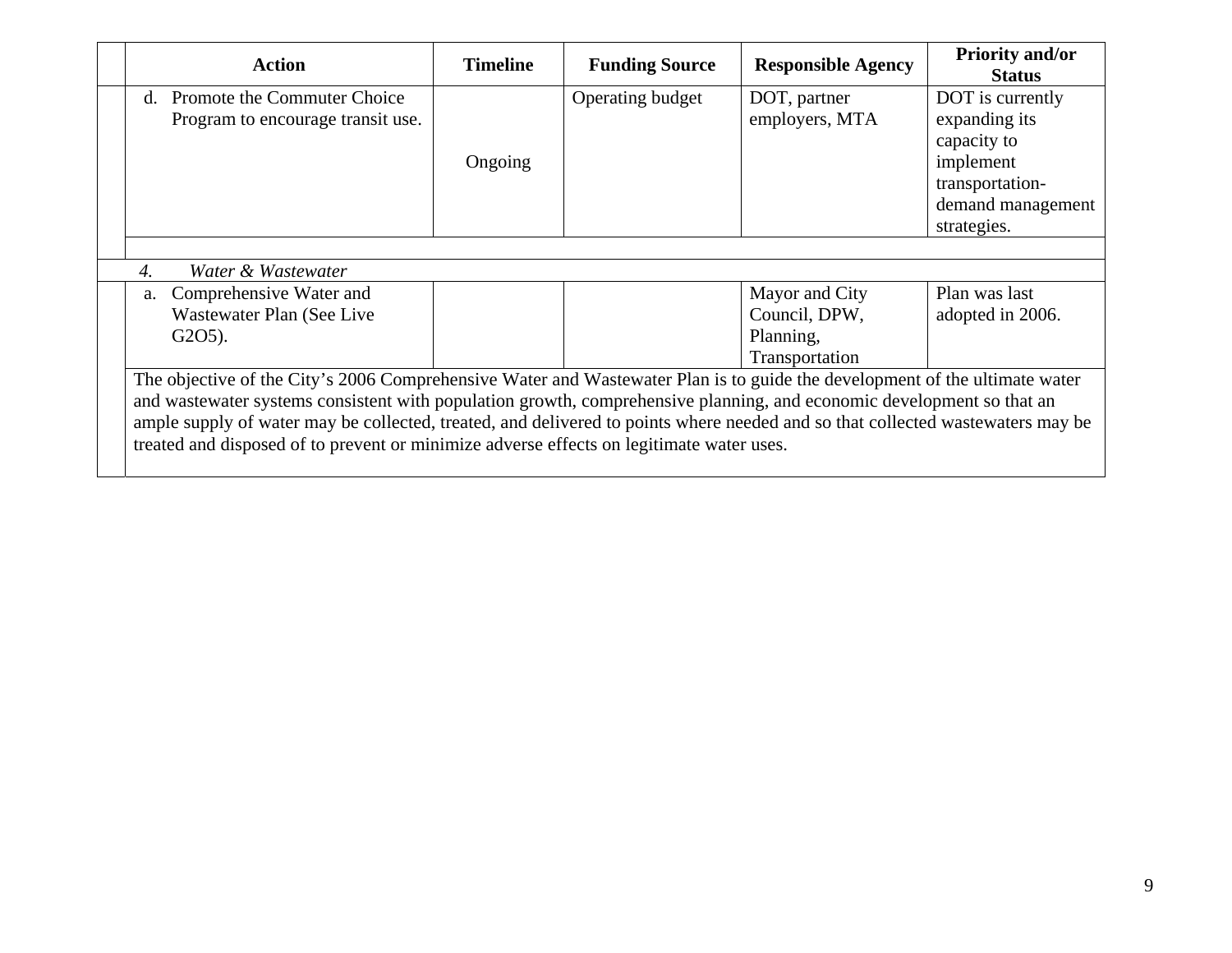# IB. Population Growth: Planning and Zoning

| <b>Action</b>                                                                                                                                                                                                                                                                                                                                                                                                                                                                                                                                                                              | <b>Timeline</b> | <b>Funding Source</b> | <b>Responsible Agency</b>                                       | <b>Priority and/or</b><br><b>Status</b> |  |  |  |  |
|--------------------------------------------------------------------------------------------------------------------------------------------------------------------------------------------------------------------------------------------------------------------------------------------------------------------------------------------------------------------------------------------------------------------------------------------------------------------------------------------------------------------------------------------------------------------------------------------|-----------------|-----------------------|-----------------------------------------------------------------|-----------------------------------------|--|--|--|--|
| 5.<br>Create Neighborhoods of Choice Through Targeted Comprehensive Planning                                                                                                                                                                                                                                                                                                                                                                                                                                                                                                               |                 |                       |                                                                 |                                         |  |  |  |  |
| Create Area Master Plans for Priority Development Areas Related to BRAC.<br>a.                                                                                                                                                                                                                                                                                                                                                                                                                                                                                                             |                 |                       |                                                                 |                                         |  |  |  |  |
| Middle<br>$\mathbf{i}$ .<br><b>Branch/Westport/Cherry Hill</b>                                                                                                                                                                                                                                                                                                                                                                                                                                                                                                                             | 2007            | Local funds           | Planning, DOT, MCC,<br>Rec & Parks                              | In progress                             |  |  |  |  |
| Develop a plan for the Middle Branch that redevelops the area into a sustainable waterfront for housing, transit and recreation.<br>In addition to the overall Middle Branch plan, Westport and Cherry Hill neighborhoods are also engaged in an area master<br>planning process.                                                                                                                                                                                                                                                                                                          |                 |                       |                                                                 |                                         |  |  |  |  |
| The Middle Branch waterfront of Baltimore City alone can accommodate nearly 28 million square feet of new development,<br>including nearly 10,000 new dwelling units. Stated differently, if BRAC-related residential growth were strategically targeted,<br>the new Baltimore waterfront could accommodate nearly 35% of all new households.                                                                                                                                                                                                                                              |                 |                       |                                                                 |                                         |  |  |  |  |
| The Westport Waterfront is a \$1.4 billion mixed-use development located on newly developable waterfront property. Current<br>development programs envision the creation of 2,000 housing units, 2.5 million square feet of office space and a half-million<br>square feet of retail/entertainment space. While proximity to I-95 and MD-295 are a significant catalyst for the development,<br>the developer also includes strong links to the Westport Light Rail Station. Similarly, substantial development opportunities<br>exist in the South Baltimore neighborhood of Cherry Hill. |                 |                       |                                                                 |                                         |  |  |  |  |
| ii. West Baltimore MARC Station<br><b>Transit-Oriented Development</b><br>(TOD) Plan                                                                                                                                                                                                                                                                                                                                                                                                                                                                                                       | 2007-2008       | Local funds           | Planning, MDOT,<br>MTA, Housing, BDC,<br>Transportation, Health | In progress                             |  |  |  |  |
| Develop a TOD Strategy with MDOT/MTA for land uses in the 1/2 mile area surrounding the West Baltimore MARC. An<br>intensive community-driven charrette process will lead to an area master plan to address resident needs and future vision for<br>the area.                                                                                                                                                                                                                                                                                                                              |                 |                       |                                                                 |                                         |  |  |  |  |
| iii. Uplands                                                                                                                                                                                                                                                                                                                                                                                                                                                                                                                                                                               | 2007-2009       | Local funds           | Housing, Planning,<br>Transportation                            |                                         |  |  |  |  |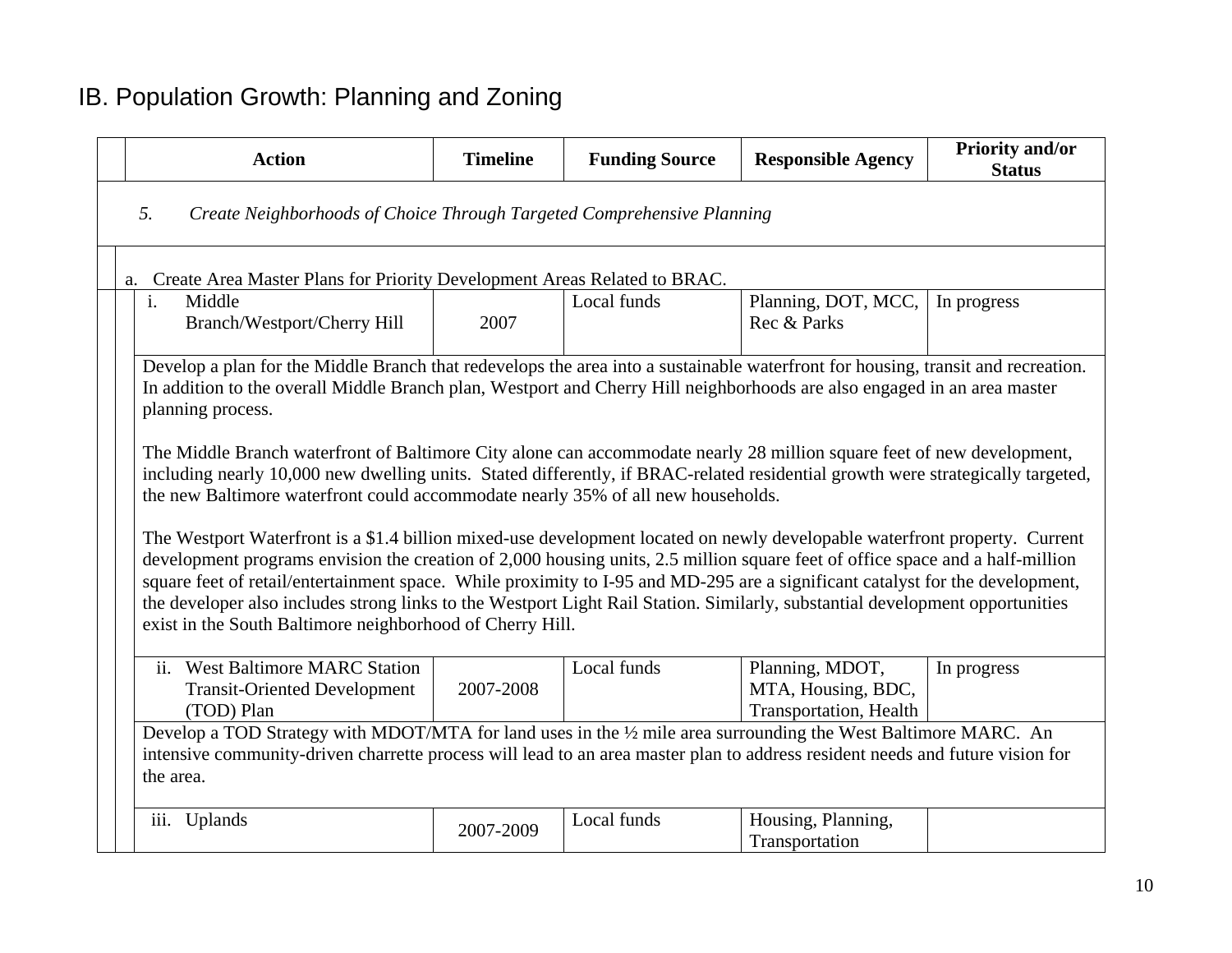| <b>Action</b>                                                                                                                                                                                                                                                                                                                                                                                                                                                                                                                                                                                     | <b>Timeline</b> | <b>Funding Source</b>                      | <b>Responsible Agency</b>                         | <b>Priority and/or</b><br><b>Status</b>                                                                                                            |  |  |
|---------------------------------------------------------------------------------------------------------------------------------------------------------------------------------------------------------------------------------------------------------------------------------------------------------------------------------------------------------------------------------------------------------------------------------------------------------------------------------------------------------------------------------------------------------------------------------------------------|-----------------|--------------------------------------------|---------------------------------------------------|----------------------------------------------------------------------------------------------------------------------------------------------------|--|--|
| Uplands, a 70-acre neighborhood in West Baltimore, is to be the site of approximately 1,100 newly built residential homes.<br>With its proximity to the regional highway system, major government and private employers, and the proposed Red Line<br>transit expansion, Uplands will position West Baltimore as one of the region's best residential destinations between Baltimore<br>and Washington.                                                                                                                                                                                           |                 |                                            |                                                   |                                                                                                                                                    |  |  |
| iv. Edmondson Village                                                                                                                                                                                                                                                                                                                                                                                                                                                                                                                                                                             | 2007-2008       | Local funds                                | Planning, BDC,<br>Housing, CHAP                   | On April 13, 2007<br>the Draft plan for<br><b>Edmondson Village</b><br>was released and the<br>final plan is to be<br>completed by this<br>spring. |  |  |
| The Edmondson Village Area Master Plan (EVAMP) is comprised of 4 main neighborhood areas: Edmondson Village (including<br>Edgewood and Lyndhurst), Allendale (including Lower Edmondson Village), Saint Josephs, and Rognel Heights. The goal of this<br>Area Master Plan is to give the neighborhood and the City a strategy for prioritizing future investments and redevelopment<br>initiatives.                                                                                                                                                                                               |                 |                                            |                                                   |                                                                                                                                                    |  |  |
| b. Encourage Improvements to the<br>Housing Stock in areas most<br>impacted by BRAC.                                                                                                                                                                                                                                                                                                                                                                                                                                                                                                              | 2007-2012       | Local, state, and<br>private funds; varies | HCD, Planning, BDC,<br>Mayor's Office             |                                                                                                                                                    |  |  |
| Priority development projects that can be directly linked to BRAC include developments in Middle Branch, Poppleton, Westport,<br>Gateway South, Uplands, Cherry Hill and in East Baltimore. In additional to the projects already mentioned, the Gateway South<br>project will include 600,000 square feet of office space and a 90,000 square feet "sportsplex," of indoor and outdoor fields for<br>activities including soccer, lacrosse and football. The Greyhound Intercity Bus Terminal, funded in part from a federal earmark<br>and City matching funds, is also a part of this project. |                 |                                            |                                                   |                                                                                                                                                    |  |  |
| c. Diversify our housing product<br>through strategic investment of<br>City resources and development<br>incentives.                                                                                                                                                                                                                                                                                                                                                                                                                                                                              | Ongoing         | Local, state, and<br>private funds; varies | Mayor's Office, HCD,<br>Planning, BDC,<br>Finance |                                                                                                                                                    |  |  |
| BRAC planning should influence the City's allocation of resources and incentives for development and growth. As the City<br>continues to employ important development tools such as Tax Increment Financing (TIF) and Payment in Lieu of Taxes (PILOT),<br>linkages to BRAC should influence decision-makers in how and where these tools are utilized.                                                                                                                                                                                                                                           |                 |                                            |                                                   |                                                                                                                                                    |  |  |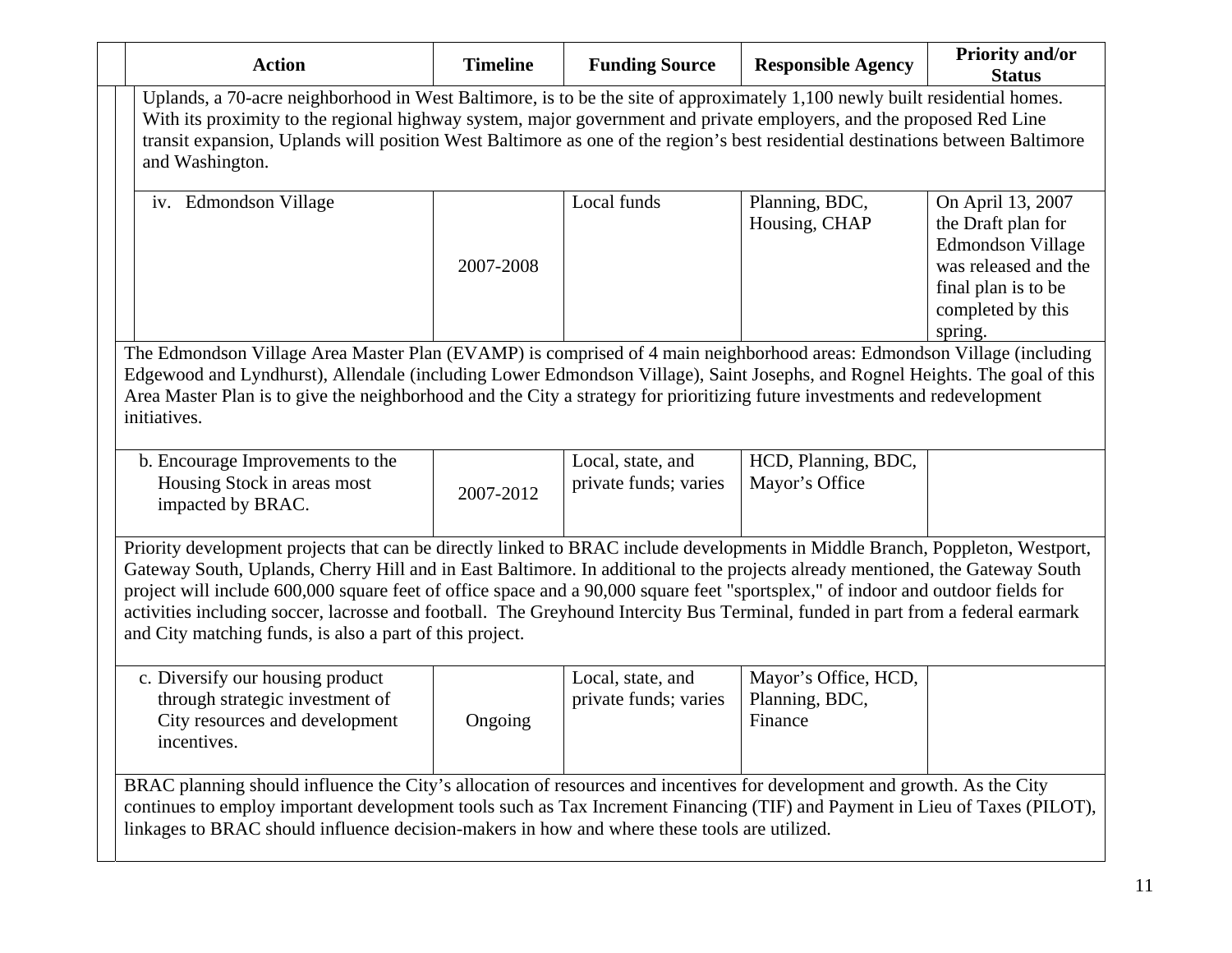|                | <b>Action</b>                                                                                                                                                                                                                                                                                                                                                                                                                                                                 | <b>Timeline</b> | <b>Funding Source</b> | <b>Responsible Agency</b>                                                                   | <b>Priority and/or</b><br><b>Status</b> |  |  |
|----------------|-------------------------------------------------------------------------------------------------------------------------------------------------------------------------------------------------------------------------------------------------------------------------------------------------------------------------------------------------------------------------------------------------------------------------------------------------------------------------------|-----------------|-----------------------|---------------------------------------------------------------------------------------------|-----------------------------------------|--|--|
|                | d. Link school facilities planning with<br>neighborhood planning.                                                                                                                                                                                                                                                                                                                                                                                                             | Ongoing         | N/A                   | <b>BCPSS</b> , Planning                                                                     | Medium                                  |  |  |
|                |                                                                                                                                                                                                                                                                                                                                                                                                                                                                               |                 |                       |                                                                                             |                                         |  |  |
| 6.             | Streamline and Strengthen the Development Process (See LiveG2O2 and related strategies)                                                                                                                                                                                                                                                                                                                                                                                       |                 |                       |                                                                                             |                                         |  |  |
| a.             | Update the City Zoning Code<br>through the Comprehensive<br>Rezoning Project.                                                                                                                                                                                                                                                                                                                                                                                                 | 2007-2009       | Local funds           | Mayor and City<br>Council, Planning,<br>Zoning, BMZA, Law,<br><b>MDP</b>                    | Beginning Fall 2007                     |  |  |
|                | The Zoning Code of Baltimore City was written in 1971. The City will review, rewrite and replace the code in order to take<br>advantage of zoning and technological innovations as well as land use and demographic changes to bring Baltimore's<br>development regulations into the 21st Century.                                                                                                                                                                            |                 |                       |                                                                                             |                                         |  |  |
| $\mathbf{b}$ . | <b>Create Transit-Oriented</b><br>Development zoning and<br>incentive programs for transit<br>nodes throughout the City (i.e.<br><b>State Center, West Baltimore</b><br>Marc) (See Earn G3O2S2).                                                                                                                                                                                                                                                                              | 2008-2010       | Local funds           | MDOT, Mayor and<br>City Council, BDC,<br>Housing, Planning,<br>BMZA, Law,<br>Transportation |                                         |  |  |
|                | The City has already been pursuing projects and partnerships to bolster awareness and use of land near existing transit stations.<br>By building principles of Transit-Oriented Development into RFPs and RFQs for publicly owned property, and into the site plan<br>and design review, City agencies will help developers achieve better products that support ridership and augment profitability.                                                                         |                 |                       |                                                                                             |                                         |  |  |
| c.             | Create a Master Development<br>Database                                                                                                                                                                                                                                                                                                                                                                                                                                       | 2007-2008       |                       | Planning, BDC,<br>Housing, MCC                                                              | In progress                             |  |  |
|                | Development projects in the City are subject to several review processes depending upon the complexity of the project and/or the<br>land use regulations that apply to the site. In order to provide the Mayor and City Council as well as developers and community<br>groups timely information on the status of these projects, the Department of Planning will develop a web-based tracking system<br>that provides updated information on the status of ongoing projects. |                 |                       |                                                                                             |                                         |  |  |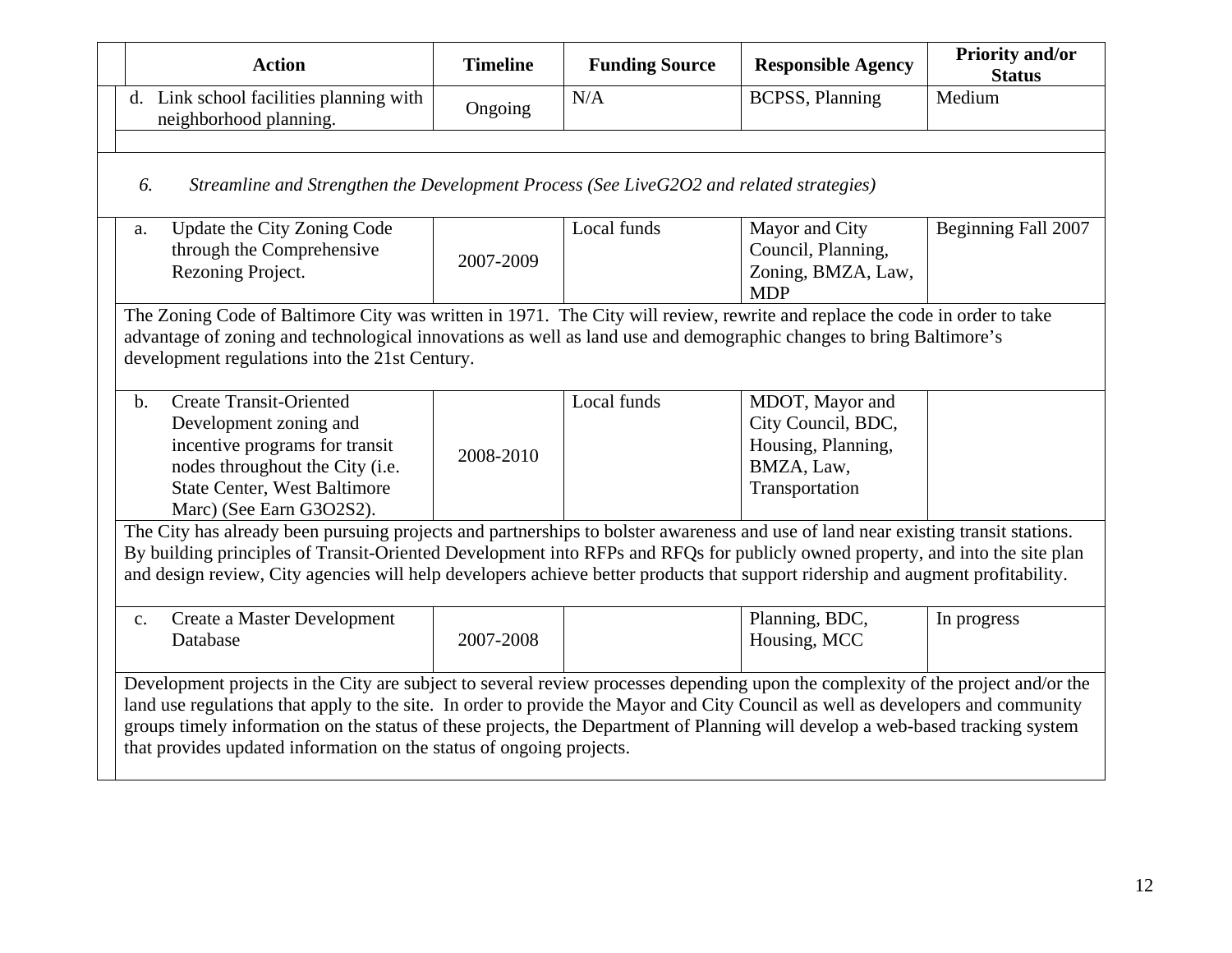# IC. Population Growth: Marketing and Policy

| <b>Action</b>                                                                                                                                                                                                                                                                                       | <b>Timeline</b> | <b>Funding Source</b>              | <b>Responsible Agency</b>                                                          | <b>Priority and/or</b><br><b>Status</b>                                                                                            |  |  |  |
|-----------------------------------------------------------------------------------------------------------------------------------------------------------------------------------------------------------------------------------------------------------------------------------------------------|-----------------|------------------------------------|------------------------------------------------------------------------------------|------------------------------------------------------------------------------------------------------------------------------------|--|--|--|
| 7.<br>Develop a Coordinated, Inclusive and Holistic Approach to Marketing the City and the Region                                                                                                                                                                                                   |                 |                                    |                                                                                    |                                                                                                                                    |  |  |  |
| a. Coordinate City web<br>information through the<br>Mayor's Office, BDC and<br>Live Baltimore websites.                                                                                                                                                                                            | 2007            | Local funds                        | Live Baltimore,<br>Mayor's Office,<br>MOIT, BDC                                    | Low. The City has<br>created a BRAC<br>page. Moving<br>forward, we will<br>assess the value of<br>creating a stand-<br>alone site. |  |  |  |
| b. Promote comprehensive<br>neighborhood profiles to<br>households or firms interested<br>in locating in the City.                                                                                                                                                                                  | 2007-2012       | Local<br>private<br>and<br>funding | Live Baltimore,<br>Planning, HCD,<br><b>BNIA</b>                                   | Live Baltimore<br>already has this<br>information on their<br>website.                                                             |  |  |  |
| Live Baltimore will continue to use comprehensive neighborhood profiles to promote the City as part of their BRAC efforts.                                                                                                                                                                          |                 |                                    |                                                                                    |                                                                                                                                    |  |  |  |
| c. Create a targeted, inclusive<br>and complete set of<br>information resources for<br>potential residents, including<br>special interest groups.                                                                                                                                                   | 2007-2008       | Local and private<br>funding.      | Live Baltimore,<br><b>BNIA-JFI</b>                                                 | City has funded Live<br><b>Baltimore to develop</b><br>in FY2008.                                                                  |  |  |  |
| Live Baltimore will create a set of publications customized to BRAC relocatees. Including information about the many vibrant<br>ethnic, cultural, lifestyle and religious communities that exist in Baltimore City will be a big draw for relocatees that self-<br>identify with these communities. |                 |                                    |                                                                                    |                                                                                                                                    |  |  |  |
| d. Promote the affordability of<br>Baltimore's housing stock.                                                                                                                                                                                                                                       | Ongoing         | Local and private<br>funding       | Live Baltimore, HCD,<br>Planning, BNIA-JFI,<br>local foundations and<br>nonprofits |                                                                                                                                    |  |  |  |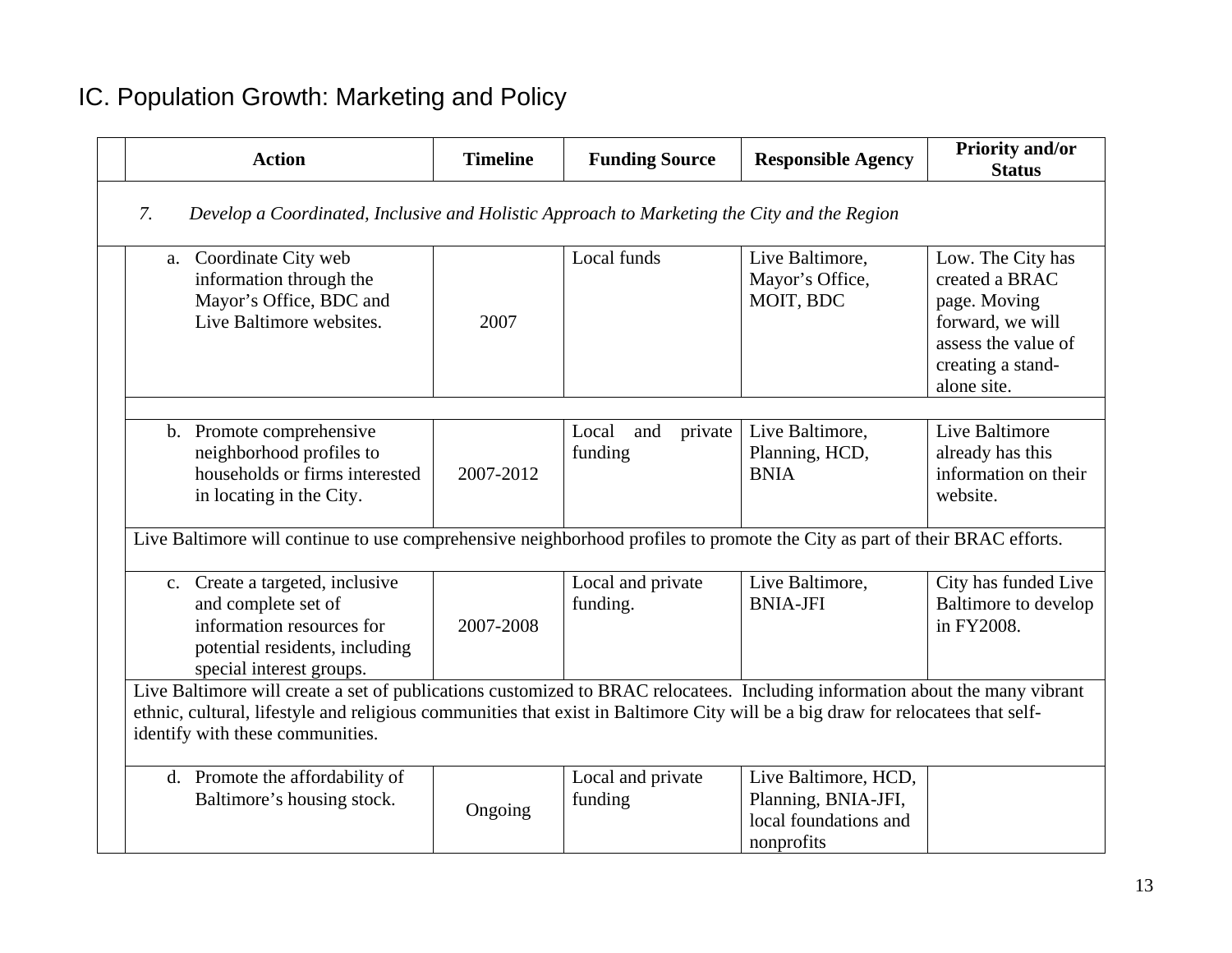| <b>Action</b>                                                                                                                                                                                                                                                                                                                                                                                           | <b>Timeline</b> | <b>Funding Source</b>        | <b>Responsible Agency</b>                                                                                               | <b>Priority and/or</b><br><b>Status</b>                                      |  |  |
|---------------------------------------------------------------------------------------------------------------------------------------------------------------------------------------------------------------------------------------------------------------------------------------------------------------------------------------------------------------------------------------------------------|-----------------|------------------------------|-------------------------------------------------------------------------------------------------------------------------|------------------------------------------------------------------------------|--|--|
| Baltimore's relative affordability within the region should be touted as one of our strengths in promoting the City to relocatees.                                                                                                                                                                                                                                                                      |                 |                              |                                                                                                                         |                                                                              |  |  |
| e. Encourage local cultural and<br>artistic institutions to<br>approach potential future<br>membership.                                                                                                                                                                                                                                                                                                 | 2007-2012       | N/A                          | <b>Baltimore Office of</b><br>Promotion and the<br>Arts, Live Baltimore,<br>BCHA, artistic and<br>cultural institutions | Medium.                                                                      |  |  |
| BRAC offers a unique opportunity for museums and other cultural organizations to target a potential membership base that has<br>not yet moved to the City. If these organizations begin pursuing potential BRAC-related membership now, they can expand their<br>membership base and promote the City at the same time.                                                                                 |                 |                              |                                                                                                                         |                                                                              |  |  |
| f. Connect and Coordinate the<br><b>Healthy Neighborhoods</b><br>Initiative with local BRAC<br>marketing and<br>homeownership initiatives                                                                                                                                                                                                                                                               | 2007-2012       | Foundations, local,<br>banks | Healthy<br>Neighborhoods, Inc.,<br>Live Baltimore                                                                       | Resources available<br>now with expansion<br>in the $3rd$ quarter of<br>2007 |  |  |
| Market home purchase/rehab and home improvement opportunities in 25 "middle neighborhoods" with below market loans (\$38<br>million in place with no income or house price limits) and free design services (SMG) in partnership with 18 neighborhood<br>CDCs, active city realtors and lenders. Link HNI and neighborhoods websites and neighborhood marketing to others promoting<br>BRAC and region. |                 |                              |                                                                                                                         |                                                                              |  |  |
| 8. Develop Policies to support BRAC-related planning                                                                                                                                                                                                                                                                                                                                                    |                 |                              |                                                                                                                         |                                                                              |  |  |
| a. Create an Ongoing Education<br>Campaign on BRAC and<br><b>Baltimore City for Publicly</b><br>Elected Officials.                                                                                                                                                                                                                                                                                      | Ongoing         | N/A                          | Mayor's Office,<br>Planning, BDC,<br>Transportation,<br>MOED, BWIB,<br>Housing, Foundations<br>and Nonprofits           |                                                                              |  |  |
| Ensuring that our local, state and federal partners "Get In on It" will be a key component of the City's BRAC outreach, and will<br>allow the City to spread our message to a larger audience.                                                                                                                                                                                                          |                 |                              |                                                                                                                         |                                                                              |  |  |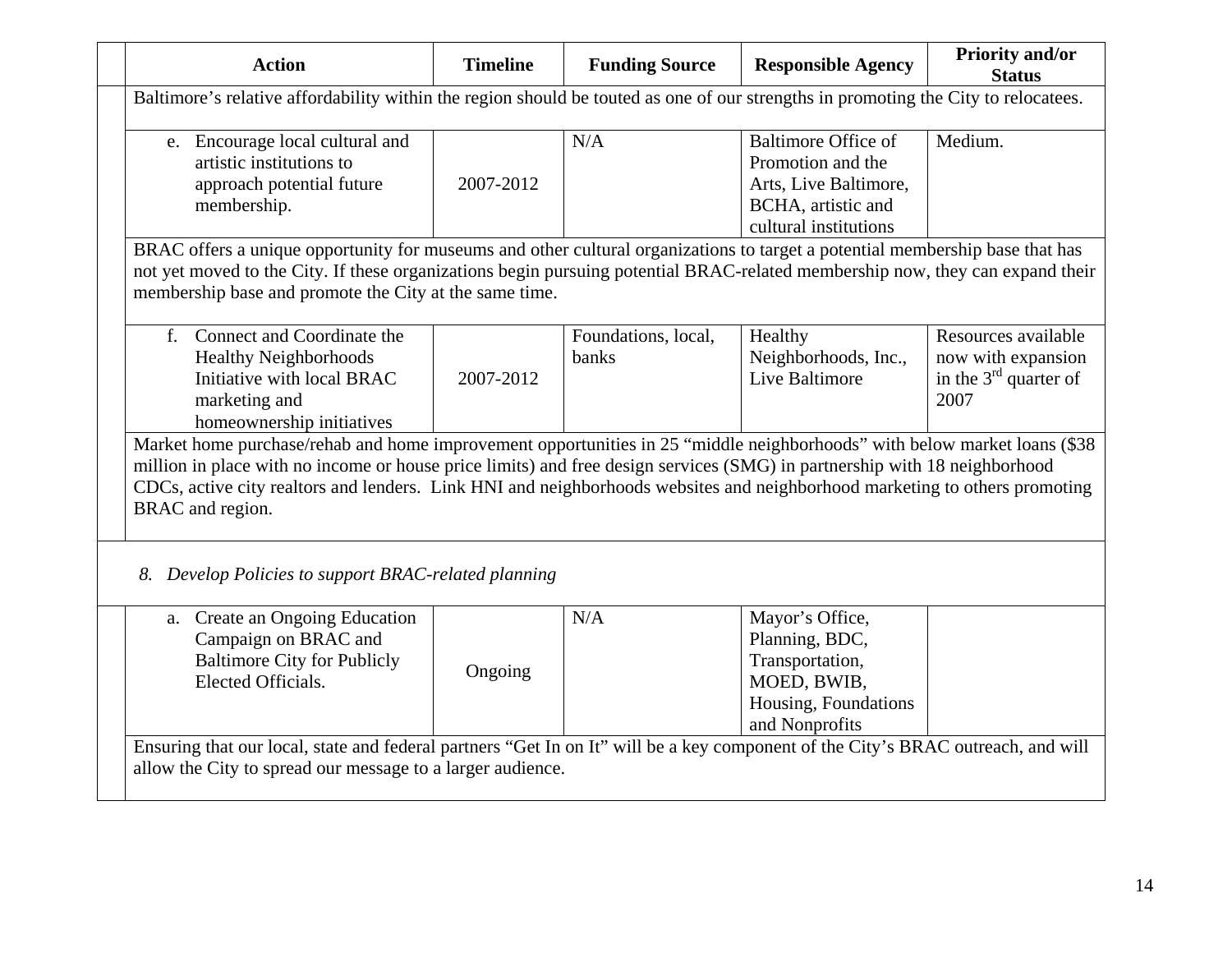| <b>Action</b>                                                                                                                                                                            | <b>Timeline</b> | <b>Funding Source</b>                | <b>Responsible Agency</b>                                                                                      | <b>Priority and/or</b><br><b>Status</b>                                                                                                                                   |  |  |
|------------------------------------------------------------------------------------------------------------------------------------------------------------------------------------------|-----------------|--------------------------------------|----------------------------------------------------------------------------------------------------------------|---------------------------------------------------------------------------------------------------------------------------------------------------------------------------|--|--|
| b. Utilize the Mayor's Blue<br>Ribbon Committee on<br>Property Taxes to examine<br>ways to make the City's Rates<br>more competitive with the<br>Region.                                 | 2007            | Local funds                          | Mayor's Office,<br>Finance, Planning,<br><b>Blue Ribbon</b><br>Committee on<br><b>Property Taxes</b>           | High. The<br>Committee expects<br>to produce a report<br>in the Fall of 2007.                                                                                             |  |  |
|                                                                                                                                                                                          |                 |                                      |                                                                                                                |                                                                                                                                                                           |  |  |
| c. Develop a legislative agenda<br>to support BRAC-related<br>planning.                                                                                                                  | 2007-2008       | Local, State and<br>Federal support. | Mayor and City<br>Council, Planning,<br>Housing, MOED,<br>BWIB.<br>Transportation, DPW,<br>BCPSS, Finance, Law | High. The Lieutenant<br>Governor has<br>already expressed his<br>intention to create a<br>package of<br>incentives to<br>encourage<br>homeownership in<br>Baltimore City. |  |  |
| The City should work with State and Federal partners to develop a legislative agenda to support BRAC-related planning,<br>including incentives to live in Baltimore City.                |                 |                                      |                                                                                                                |                                                                                                                                                                           |  |  |
| d. Create a BRAC budget.                                                                                                                                                                 | 2008            | N/A                                  | Mayor and City<br>Council, Department<br>of Finance                                                            |                                                                                                                                                                           |  |  |
| As the City identifies BRAC planning priorities, an effort should be made to link these to the next annual budget process to<br>demonstrate Baltimore's commitment to BRAC preparedness. |                 |                                      |                                                                                                                |                                                                                                                                                                           |  |  |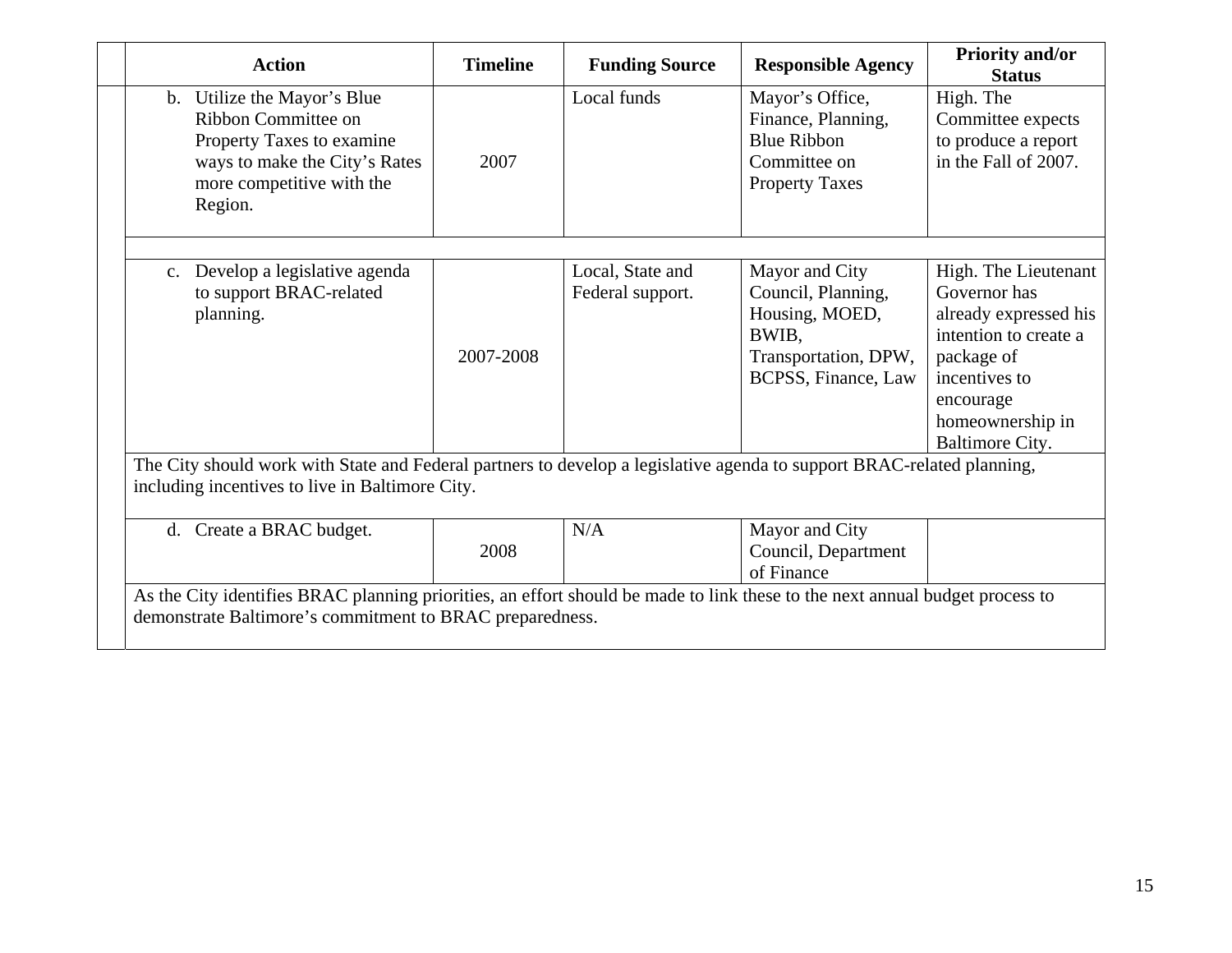# II. Workforce Development

| <b>Action</b>                                                                                                                                          | <b>Timeline</b>                                                                                                                                                                                                                                                                                                                                                            | <b>Funding Source</b> | <b>Responsible Agency</b>                               | <b>Priority and/or</b><br><b>Status</b> |  |  |  |
|--------------------------------------------------------------------------------------------------------------------------------------------------------|----------------------------------------------------------------------------------------------------------------------------------------------------------------------------------------------------------------------------------------------------------------------------------------------------------------------------------------------------------------------------|-----------------------|---------------------------------------------------------|-----------------------------------------|--|--|--|
|                                                                                                                                                        | 1. Reach Out to the BRAC Employer Community                                                                                                                                                                                                                                                                                                                                |                       |                                                         |                                         |  |  |  |
| Develop relationships with<br>a.<br>relocating Department of<br>Defense agencies and their<br>leadership.                                              | 2007-2009                                                                                                                                                                                                                                                                                                                                                                  | N/A                   | Mayor's Office, BDC,<br>MOED, BWIB                      | High                                    |  |  |  |
|                                                                                                                                                        | By maintaining a high-level line of communication with the relocating defense agencies, primarily, DISA and Ft. Monmouth,<br>the City can maintain a pipeline of information on the needs and interests of these employers and their relocating workers.<br>Additionally, marketing opportunities for the City will naturally arise through this channel of communication. |                       |                                                         |                                         |  |  |  |
| Market MOED's job posting,<br>$\mathbf b$ .<br>job matching and job training<br>capabilities through<br>participation in defense-related<br>job fairs. | 2007-2012                                                                                                                                                                                                                                                                                                                                                                  | Local funds           | MOED, BWIB                                              | High                                    |  |  |  |
| Survey military employers to<br>$C_{\bullet}$<br>determine employment needs<br>(See Earn G1O1S4).                                                      | 2007-2012                                                                                                                                                                                                                                                                                                                                                                  | Local funds           | BWIB, MOED, BDC,<br>Planning, Housing,<br><b>MOMWBD</b> | High.                                   |  |  |  |
| Surveys should be coordinated with efforts to collect site selection and contractor information where these three groups overlap.                      |                                                                                                                                                                                                                                                                                                                                                                            |                       |                                                         |                                         |  |  |  |
| Connect BRAC relocating spouses to area job opportunities<br>2.                                                                                        |                                                                                                                                                                                                                                                                                                                                                                            |                       |                                                         |                                         |  |  |  |
| Market MOED's job matching<br>a.<br>and job training capabilities<br>through targeted publications at<br>relocation fairs.                             | 2007-2012                                                                                                                                                                                                                                                                                                                                                                  | Local funds           | Live Baltimore,<br>MOED, BWIB                           |                                         |  |  |  |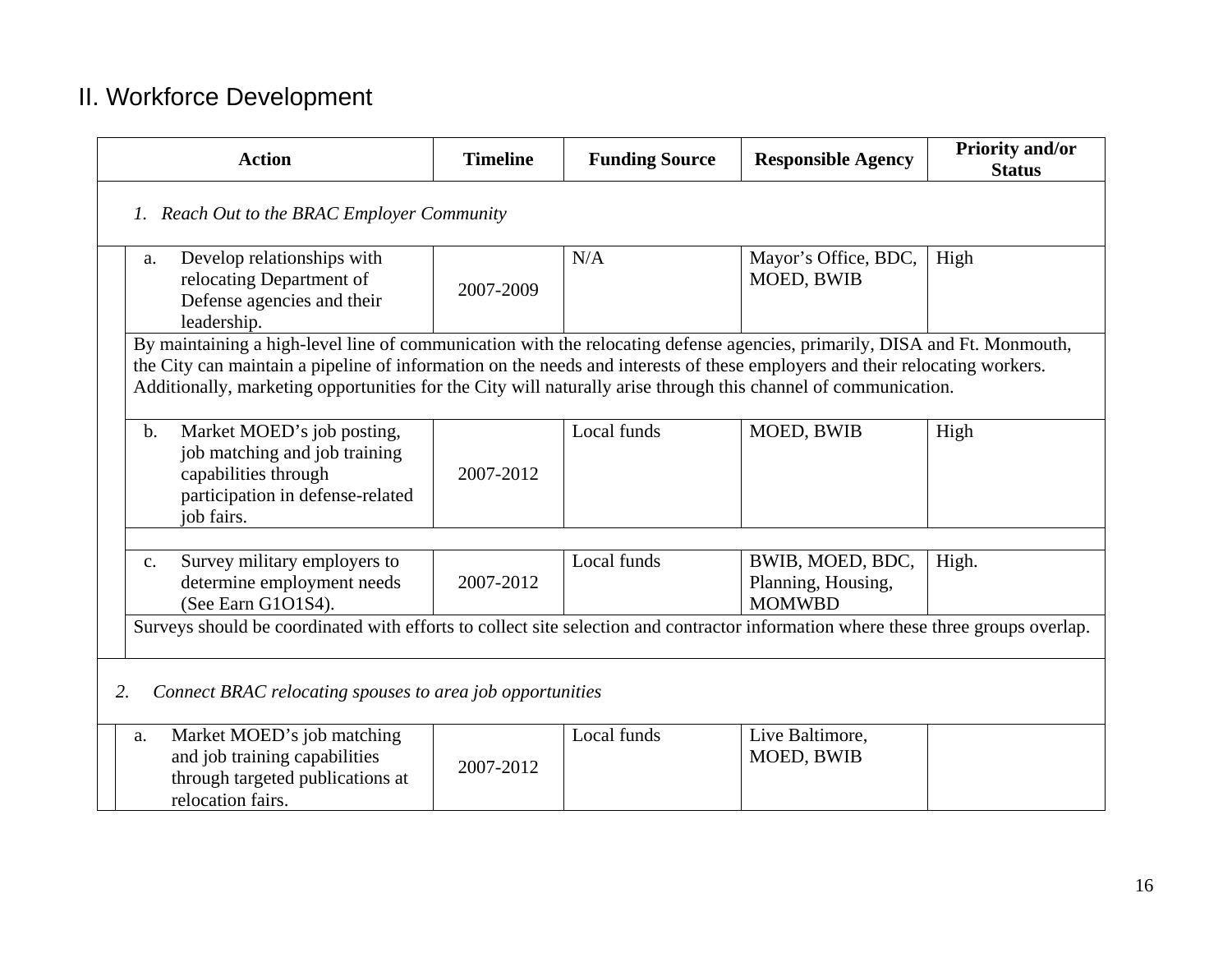| <b>Action</b>                                                                                                                                                                                                                                                                                    | <b>Timeline</b> | <b>Funding Source</b>             | <b>Responsible Agency</b>                                                                        | Priority and/or<br><b>Status</b> |
|--------------------------------------------------------------------------------------------------------------------------------------------------------------------------------------------------------------------------------------------------------------------------------------------------|-----------------|-----------------------------------|--------------------------------------------------------------------------------------------------|----------------------------------|
| In addition to marketing MOED's capabilities to potential new employers, Live Baltimore should incorporate information about<br>MOED's services into their relocation information. For families relocating, job opportunities for military spouses will be a key<br>component of their decision. |                 |                                   |                                                                                                  |                                  |
| Prepare the School-Age Population and the Existing Workforce for BRAC jobs<br>$\mathfrak{Z}$ .                                                                                                                                                                                                   |                 |                                   |                                                                                                  |                                  |
| Develop a short and long-term<br>a.<br>communication and marketing<br>plan that will expand the number<br>of skilled job candidates for<br>BRAC-related employment.                                                                                                                              | 2007-2010       | Local and regional<br>funding-TBD | MOED, Mayor's<br>Office, BCPSS, area<br>colleges and<br>Universities, BCCC,<br>Regional partners | High.                            |
| This short and long-term communication and marketing plan should have a specific emphasis on math and science skills and<br>eligibility requirements for security clearances, and should be coordinated regionally.                                                                              |                 |                                   |                                                                                                  |                                  |
| Examine Charter Schools as a<br>$\mathbf{b}$ .<br>means of satisfying BRAC-<br>related education needs.                                                                                                                                                                                          | Ongoing         | N/A                               | BCPSS, Mayor's<br>Office, MOED,<br><b>BWIB</b>                                                   |                                  |
| Charter Schools offer the opportunity to create programming tailored to BRAC training needs. The City and BCPSS should<br>jointly explore this possibility.                                                                                                                                      |                 |                                   |                                                                                                  |                                  |
| Support the development of<br>c.<br>strong math and science curricula<br>for City students at all levels,<br>through programs such as Career<br>and Technology Education.                                                                                                                        | Ongoing         | State and local funds             | <b>BCPSS, MDE</b>                                                                                |                                  |
| Assess needs in education and<br>d.<br>training for secondary and spin-<br>off jobs                                                                                                                                                                                                              | 2007-2009       | <b>TBD</b>                        | MOED, Mayor's<br>Office, State and<br>regional partners                                          | High                             |
| The 2006 RESI study commissioned by the Maryland Department of Economic Development identified educational needs for the<br>primary jobs moving to the region as a result of BRAC. The study acknowledged that further assessment focused on secondary<br>and spin-off jobs is needed.           |                 |                                   |                                                                                                  |                                  |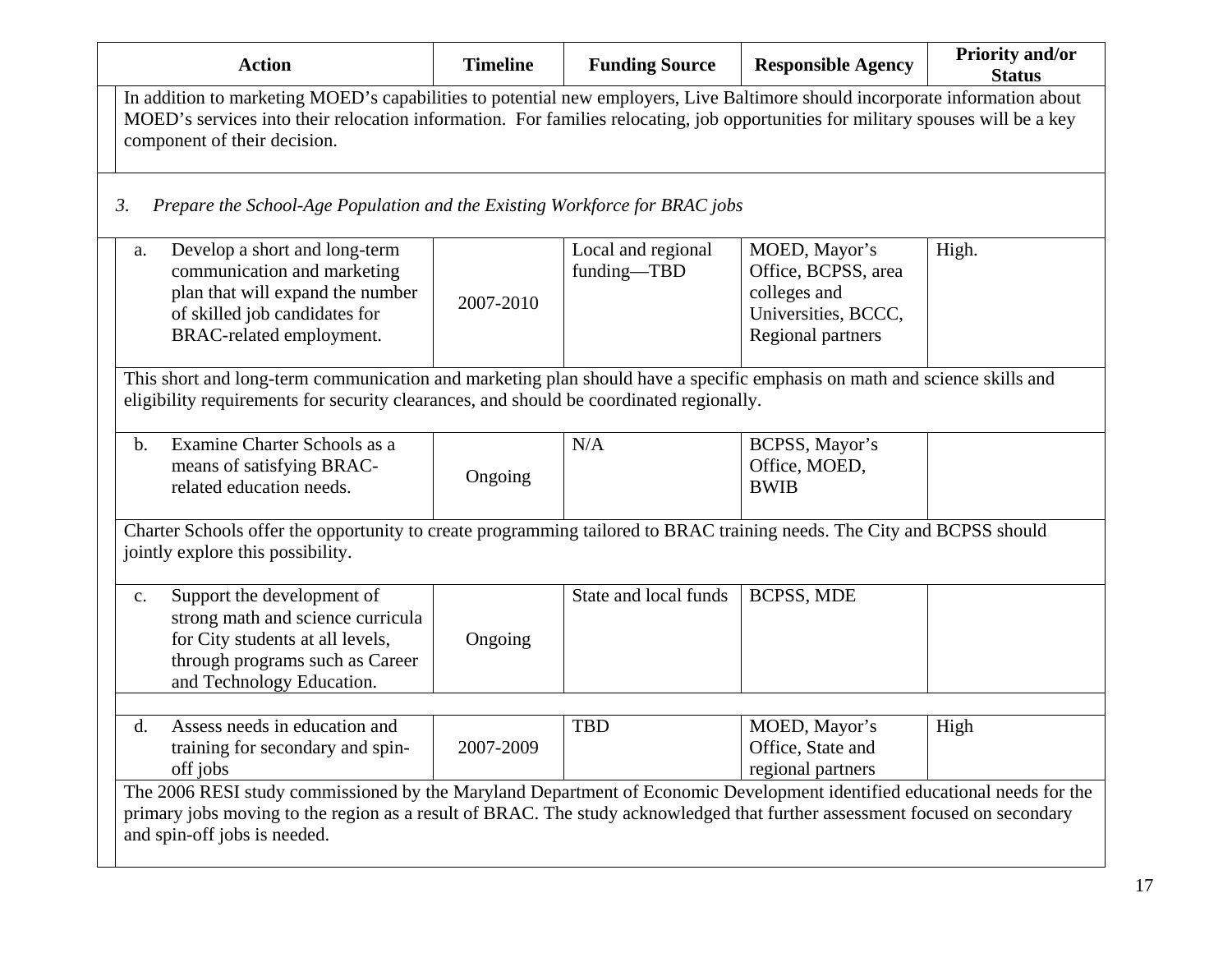| <b>Action</b>                                                                                                                                                                                                                                                                                                                                                                                                                                                                                                                                                                                                                                                                                                                                                                                                                                                                                                                       | <b>Timeline</b> | <b>Funding Source</b>           | <b>Responsible Agency</b>                                                                 | <b>Priority and/or</b><br><b>Status</b> |
|-------------------------------------------------------------------------------------------------------------------------------------------------------------------------------------------------------------------------------------------------------------------------------------------------------------------------------------------------------------------------------------------------------------------------------------------------------------------------------------------------------------------------------------------------------------------------------------------------------------------------------------------------------------------------------------------------------------------------------------------------------------------------------------------------------------------------------------------------------------------------------------------------------------------------------------|-----------------|---------------------------------|-------------------------------------------------------------------------------------------|-----------------------------------------|
| Support the development of<br>e.<br>programs in building trades                                                                                                                                                                                                                                                                                                                                                                                                                                                                                                                                                                                                                                                                                                                                                                                                                                                                     | 2007-2012       | <b>TBD</b>                      | BCCC, MOED,<br>BWIB, BCPSS, area<br>colleges and<br>universities, regional<br>partners    | High.                                   |
| While the most immediate BRAC impacts will be felt in the areas surrounding the bases, realignment will promote tertiary job<br>growth in Baltimore City, particularly in the building trade occupations. Construction is a key growth sector for Baltimore City<br>and a need for building trades training programs already exists within the City.<br>The City should support Baltimore Community College's proposal to create the Maryland Center for Construction Technologies<br>(MCCT). The MCCT will be a construction trades laboratory and classroom for workforce training in electrical, plumbing,<br>carpentry, heating/ventilation/air conditioning (HVAC), and fiber optics/copper cabling, and certificate/Associate Degree options<br>in Construction Supervision. The MCCT will have a regional focus, serving Baltimore City and Central Maryland, including the<br>Ft. Meade region and Aberdeen Proving Ground. |                 |                                 |                                                                                           |                                         |
| Strengthen Partnerships with Institutes of Higher Learning to Coordinate BRAC Preparedness<br>$\overline{4}$ .                                                                                                                                                                                                                                                                                                                                                                                                                                                                                                                                                                                                                                                                                                                                                                                                                      |                 |                                 |                                                                                           |                                         |
| Continue to Actively Support the<br>a.<br>Development of Higher<br>Education institutions and<br>training programs.                                                                                                                                                                                                                                                                                                                                                                                                                                                                                                                                                                                                                                                                                                                                                                                                                 | Ongoing         | N/A                             | Area Colleges and<br>Universities, BCCC,<br>and other training<br>programs.               |                                         |
| Create an Outreach, Recruitment,<br>$\mathbf{b}$ .<br>and Referral Arm from Baltimore<br>City's Colleges, universities,<br>professional schools and<br>companies to regional training<br>programs and employment<br>opportunities.                                                                                                                                                                                                                                                                                                                                                                                                                                                                                                                                                                                                                                                                                                  | 2008-2012       | Local and regional<br>funds-TBD | Area Colleges and<br>Universities, BCCC,<br>MOED, BWIB, and<br>other training<br>programs | Pending funding                         |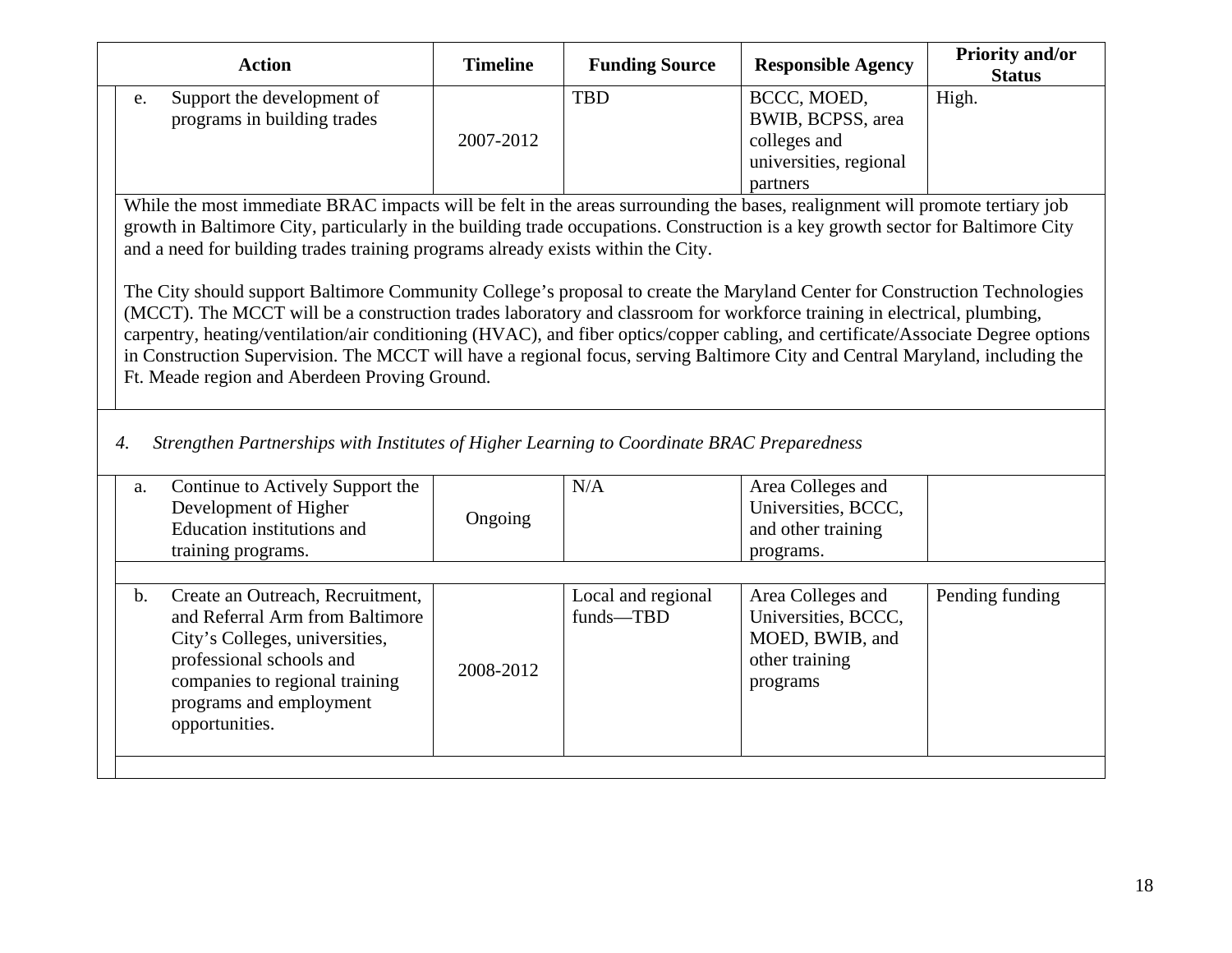| <b>Action</b>                                                                                                                                                    | <b>Timeline</b> | <b>Funding Source</b> | <b>Responsible Agency</b>         | <b>Priority and/or</b><br><b>Status</b> |  |
|------------------------------------------------------------------------------------------------------------------------------------------------------------------|-----------------|-----------------------|-----------------------------------|-----------------------------------------|--|
| Develop and promote<br>$\mathbf{c}$ .<br>comprehensive programs in                                                                                               |                 |                       | BCPSS, MOED, Area<br>Colleges and |                                         |  |
| Science, Technology,                                                                                                                                             | Ongoing         |                       | Universities, BCCC,               |                                         |  |
| Engineering and Math (STEM).                                                                                                                                     |                 |                       | and other training<br>programs    |                                         |  |
| Coordinate BCPSS & MOED with Institutes of Higher Learning to develop and promote comprehensive programs in Science,<br>Technology, Engineering and Math (STEM). |                 |                       |                                   |                                         |  |
| Continue to Actively Support Regional Workforce Development Efforts<br>5.                                                                                        |                 |                       |                                   |                                         |  |
| Continue to utilize the Baltimore<br>a.<br><b>Workforce Investment Board</b><br>(BWIB) to coordinate local and<br>regional workforce development                 | Ongoing         | N/A                   | <b>BWIB, MOED</b>                 |                                         |  |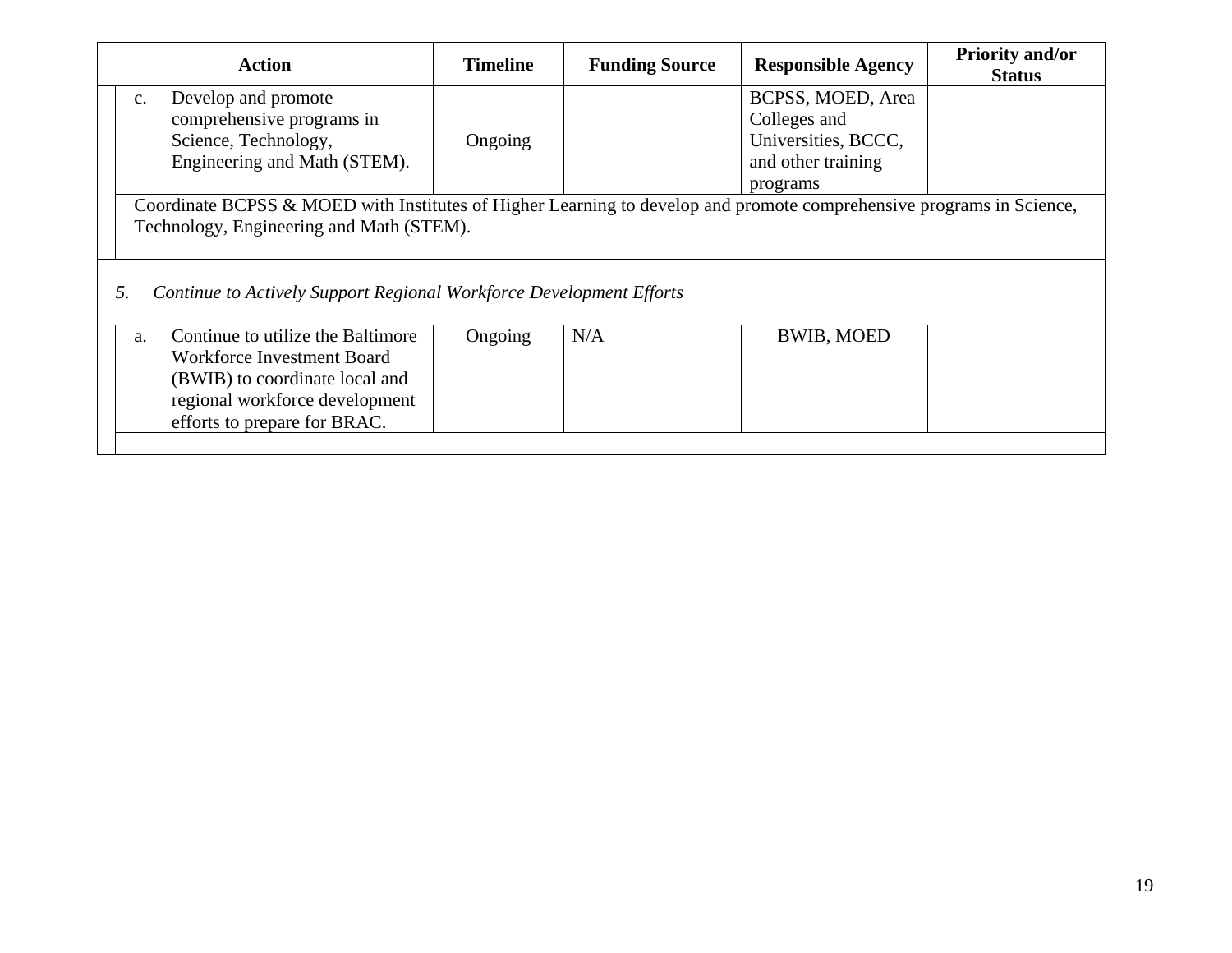# III. M/WBE Opportunities in Contracting

| <b>Action</b>                                                                                                                                                                                                                                                                                                                                                                                                                  | <b>Timeline</b> | <b>Funding Source</b> | <b>Responsible Agency</b>                                              | Priority and/or<br><b>Status</b>                                                          |  |
|--------------------------------------------------------------------------------------------------------------------------------------------------------------------------------------------------------------------------------------------------------------------------------------------------------------------------------------------------------------------------------------------------------------------------------|-----------------|-----------------------|------------------------------------------------------------------------|-------------------------------------------------------------------------------------------|--|
| 1. Reach Out to the Defense Industry                                                                                                                                                                                                                                                                                                                                                                                           |                 |                       |                                                                        |                                                                                           |  |
| a. Create an alliance with the<br>Defense Industry to formalize<br>the connections with small,<br>local, minority & women-<br>owned businesses.                                                                                                                                                                                                                                                                                | 2007-2010       | N/A                   | <b>MO-MWBD</b><br>SBRC, BDC, DoD<br>agencies and<br>regional alliances | High. This can be<br>coordinated with<br>surveys on<br>relocation an<br>employment needs. |  |
| Identify key contacts within the Defense Industry and major businesses currently doing business affiliated with BRAC (DoD &<br>their partners). Have an in-depth discussion of what the requirements are and what they are looking for in companies that want to<br>do business with them. (security clearance, skill level, capacity, size, special skill set, certifications and/or degree of knowledge in<br>the industry). |                 |                       |                                                                        |                                                                                           |  |
| b. Explore possibility of creating<br>a Reciprocity Certification<br>Process for firms certified<br>with the City of Baltimore, the<br>State's MDOT certification<br>and the Federal SBD<br>certification or DOD<br>requirements for DISA.                                                                                                                                                                                     | 2007-2012       | N/A                   | MO-MWBD, MO-<br>MWBOO, MDOT                                            | Contingent on<br>MDOT interest in<br>pursuing<br>reciprocity<br>agreements.               |  |
| Investigate what will it take for a Baltimore City certified company to obtain certification with MDOT. Reciprocity may be<br>possible between the State of Maryland and the Federal government but not with the City of Baltimore. Explaining why MDOT<br>certification is necessary for our business clients will be a key component in marketing BRAC opportunities to them should<br>reciprocity become available.         |                 |                       |                                                                        |                                                                                           |  |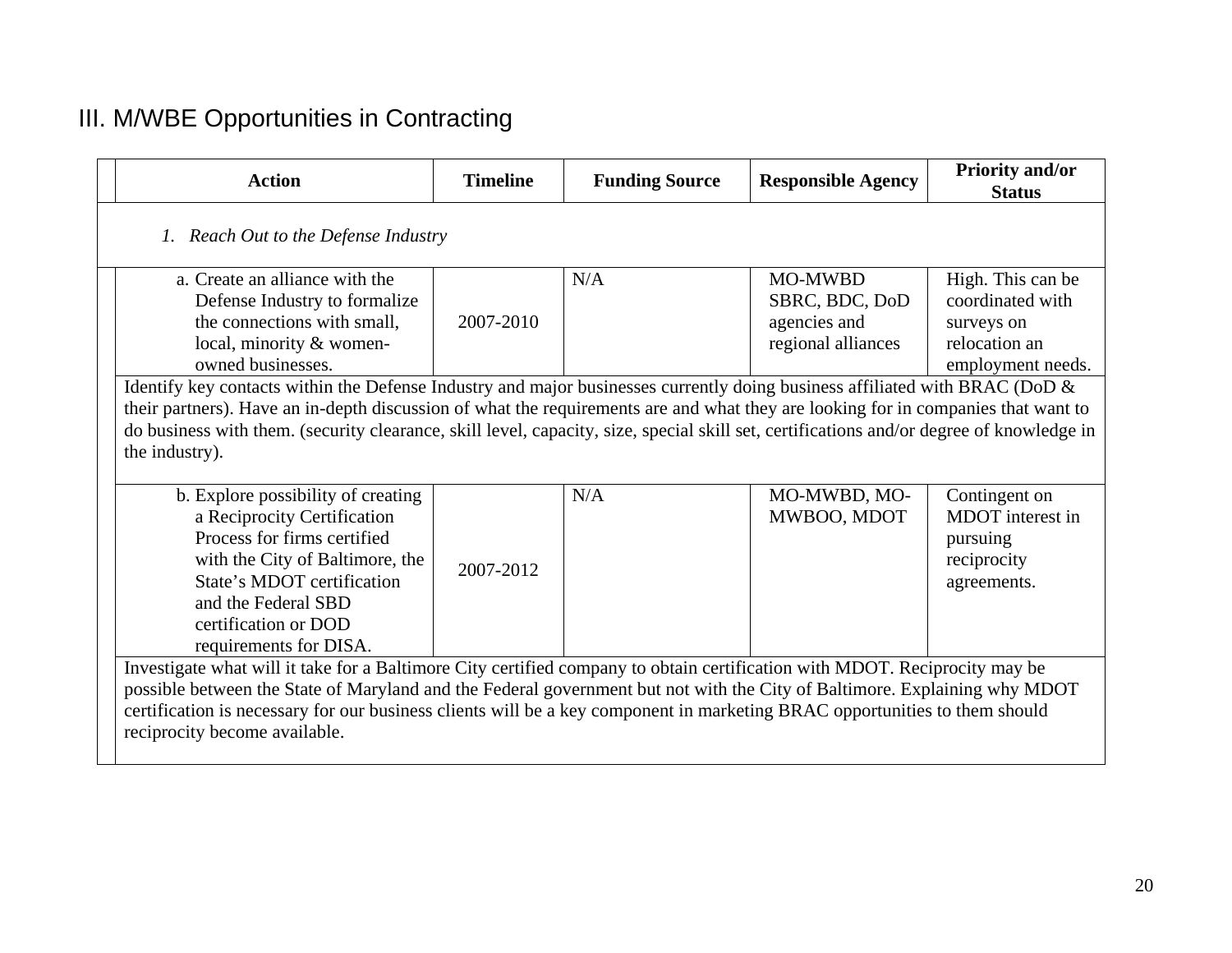| <b>Action</b>                                                                                                                                                                                     | <b>Timeline</b>                                                                                                                                                                                                                                                                                                                                                                               | <b>Funding Source</b>      | <b>Responsible Agency</b>                                       | <b>Priority and/or</b><br><b>Status</b>                                                                                                           |  |  |
|---------------------------------------------------------------------------------------------------------------------------------------------------------------------------------------------------|-----------------------------------------------------------------------------------------------------------------------------------------------------------------------------------------------------------------------------------------------------------------------------------------------------------------------------------------------------------------------------------------------|----------------------------|-----------------------------------------------------------------|---------------------------------------------------------------------------------------------------------------------------------------------------|--|--|
| c. Seek out opportunities for<br>direct $\&$ indirect product $\&$<br>service contracts with the<br>military, corporate companies<br>working with the military, and<br>the surrounding community. | 2007-2012                                                                                                                                                                                                                                                                                                                                                                                     | Local funds                | MO-MWBD<br>SBRC, Chambers<br>of Commerce,<br>BDC, Planning      |                                                                                                                                                   |  |  |
| growth & expansion of their business.                                                                                                                                                             | The City should set up a comprehensive directory or pipeline of small, minority, & women-owned businesses of companies who<br>want to be involved with BRAC directly & indirectly. A map should also be available to these businesses to show the locations<br>affected by the move of employees coming to Baltimore $\&$ surrounding areas. This will benefit them in their planning for the |                            |                                                                 |                                                                                                                                                   |  |  |
| 2. Reach Out to Contractors                                                                                                                                                                       |                                                                                                                                                                                                                                                                                                                                                                                               |                            |                                                                 |                                                                                                                                                   |  |  |
| a. Utilize the MBE Directors<br>Alliance to specifically look<br>for opportunities through<br><b>BRAC</b> for Small, Local,<br>Minority & Women-Owned<br>firms.                                   | 2007-2012                                                                                                                                                                                                                                                                                                                                                                                     | N/A                        | MO-MWBD<br><b>MBE</b> Directors<br>Alliance, MO-<br><b>MWBD</b> | The MBE Directors<br>Alliance is<br>currently working<br>on their strategy<br>from a local<br>jurisdiction &<br>overall statewide<br>perspective. |  |  |
| b. Continue Procurement and<br>Outreach Fairs and provide a<br><b>BRAC</b> connection.                                                                                                            | Ongoing                                                                                                                                                                                                                                                                                                                                                                                       | Local funds                | MO-MWBD,<br><b>SBRC</b>                                         | MO-MWBD<br>recently held a fair,<br>though it was not<br>specifically linked<br>to BRAC.                                                          |  |  |
| relates to BRAC contracts.                                                                                                                                                                        | Continue this kind of Outreach through future Fairs. Conduct specific Procurement and Outreach Fair for M/WBE firms as it                                                                                                                                                                                                                                                                     |                            |                                                                 |                                                                                                                                                   |  |  |
| c. Support efforts to create<br>small-business incubators.                                                                                                                                        | Ongoing                                                                                                                                                                                                                                                                                                                                                                                       | Private and local<br>funds | MO-MWBD,<br>SBRC, BDC                                           |                                                                                                                                                   |  |  |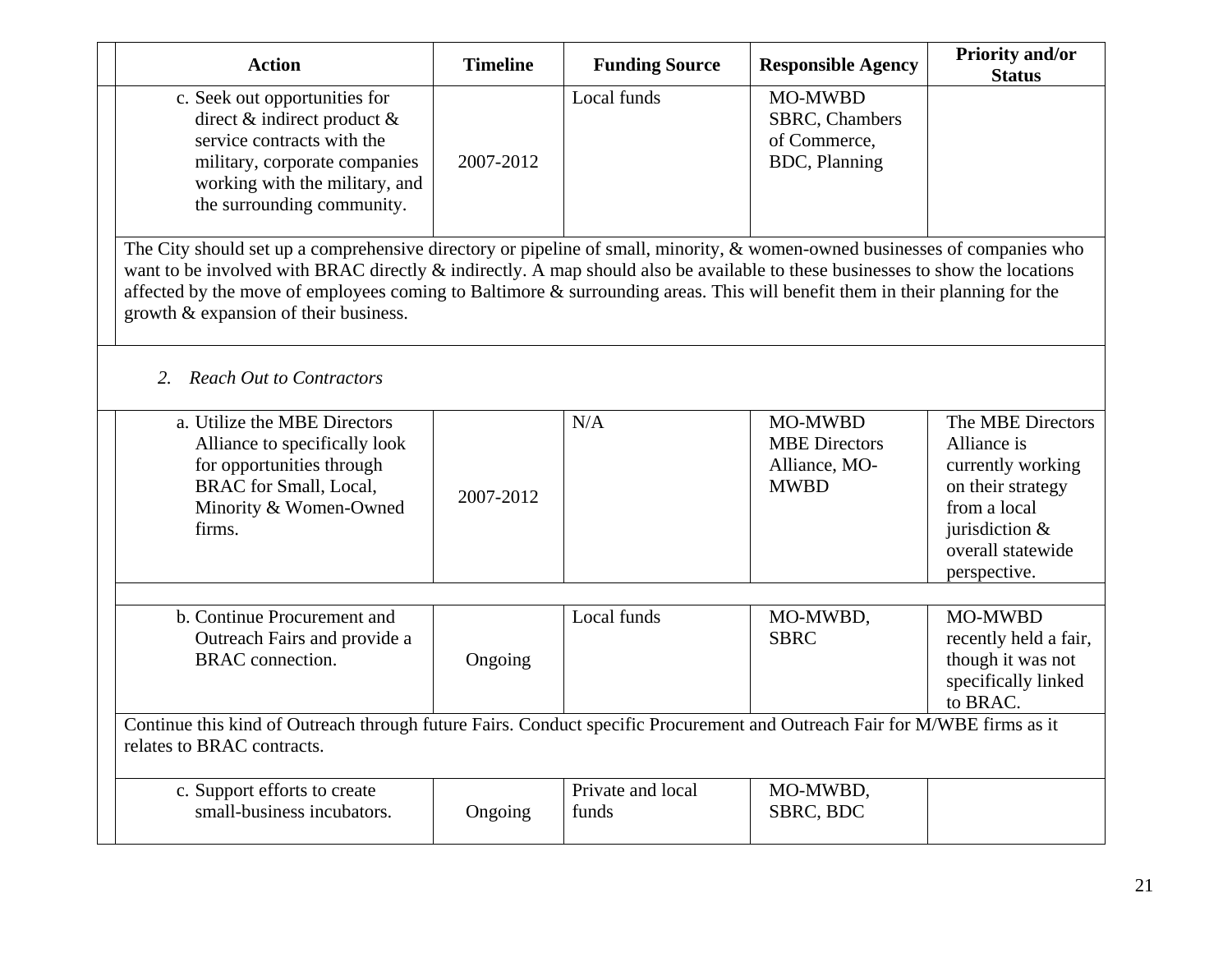| <b>Action</b>                                                                                                                                                                                                                                                                                                                                             | <b>Timeline</b>                                                                                                                                                                                                                                                                                                           | <b>Funding Source</b>      | <b>Responsible Agency</b>                                                                              | <b>Priority and/or</b><br><b>Status</b>                                         |  |  |  |
|-----------------------------------------------------------------------------------------------------------------------------------------------------------------------------------------------------------------------------------------------------------------------------------------------------------------------------------------------------------|---------------------------------------------------------------------------------------------------------------------------------------------------------------------------------------------------------------------------------------------------------------------------------------------------------------------------|----------------------------|--------------------------------------------------------------------------------------------------------|---------------------------------------------------------------------------------|--|--|--|
|                                                                                                                                                                                                                                                                                                                                                           | Small business incubators, such as the Small Business Resource Center's incubator and Meridian Management Group's<br>incubator, will be used as models for creating additional incubators in Baltimore. The City should support existing incubators and<br>assess the need for additional incubators throughout the City. |                            |                                                                                                        |                                                                                 |  |  |  |
| d. Provide good news<br>information for the media<br>about M/WBE firms<br>benefiting from BRAC.                                                                                                                                                                                                                                                           | Ongoing                                                                                                                                                                                                                                                                                                                   | N/A                        | MO-MWBD,<br><b>MOCC</b>                                                                                | Will be a focus a<br>few years out,<br>when firms start<br>obtaining contracts. |  |  |  |
|                                                                                                                                                                                                                                                                                                                                                           | MO-MWBD can work with MOCC to get news out through press releases, online newsletters and email blasts. Baltimore<br>Business Link can dedicate some time in some of their shows to talk about BRAC and how M/WBE's are benefiting.                                                                                       |                            |                                                                                                        |                                                                                 |  |  |  |
| e. Tailor marketing strategies to<br>minority ethnic groups and<br>M/WBE firms.                                                                                                                                                                                                                                                                           | 2007-2012                                                                                                                                                                                                                                                                                                                 | Local and private<br>funds | MO-MWBD, Live<br>Baltimore,<br><b>Minority Business</b><br>groups, and<br>Chambers of<br>Commerce, BDC |                                                                                 |  |  |  |
| Create a BRAC Marketing Strategy as it relates to Minority Ethnic groups and M/WBE firms and include it in the overall BRAC<br>marketing strategy for the City.                                                                                                                                                                                           |                                                                                                                                                                                                                                                                                                                           |                            |                                                                                                        |                                                                                 |  |  |  |
| 3.<br>Coordinate with Business and Workforce Development Initiatives                                                                                                                                                                                                                                                                                      |                                                                                                                                                                                                                                                                                                                           |                            |                                                                                                        |                                                                                 |  |  |  |
| a. Utilize the MBE Directors'<br><b>Alliance to Coordinate</b><br>Efforts.                                                                                                                                                                                                                                                                                | Ongoing                                                                                                                                                                                                                                                                                                                   | N/A                        | MO-MWBD,<br>SBRC, MOED,<br><b>BDC</b>                                                                  |                                                                                 |  |  |  |
| Employ the MBE Directors Alliance to investigate what types of businesses, contract opportunities are and/or will be available in<br>and around Baltimore City as it relates to BRAC in conjunction with the Small Business Resource Center (SBRC), Mayor's<br>Office of Employment Development (MOED), and various business and education organizations. |                                                                                                                                                                                                                                                                                                                           |                            |                                                                                                        |                                                                                 |  |  |  |
| b. Actively provide marketing<br>and outreach to the business<br>community on BRAC<br>opportunities.                                                                                                                                                                                                                                                      | 2007-2012                                                                                                                                                                                                                                                                                                                 | N/A                        | MO-MWBD,<br>SBRC, BDC,<br>Chambers of<br>Commerce                                                      |                                                                                 |  |  |  |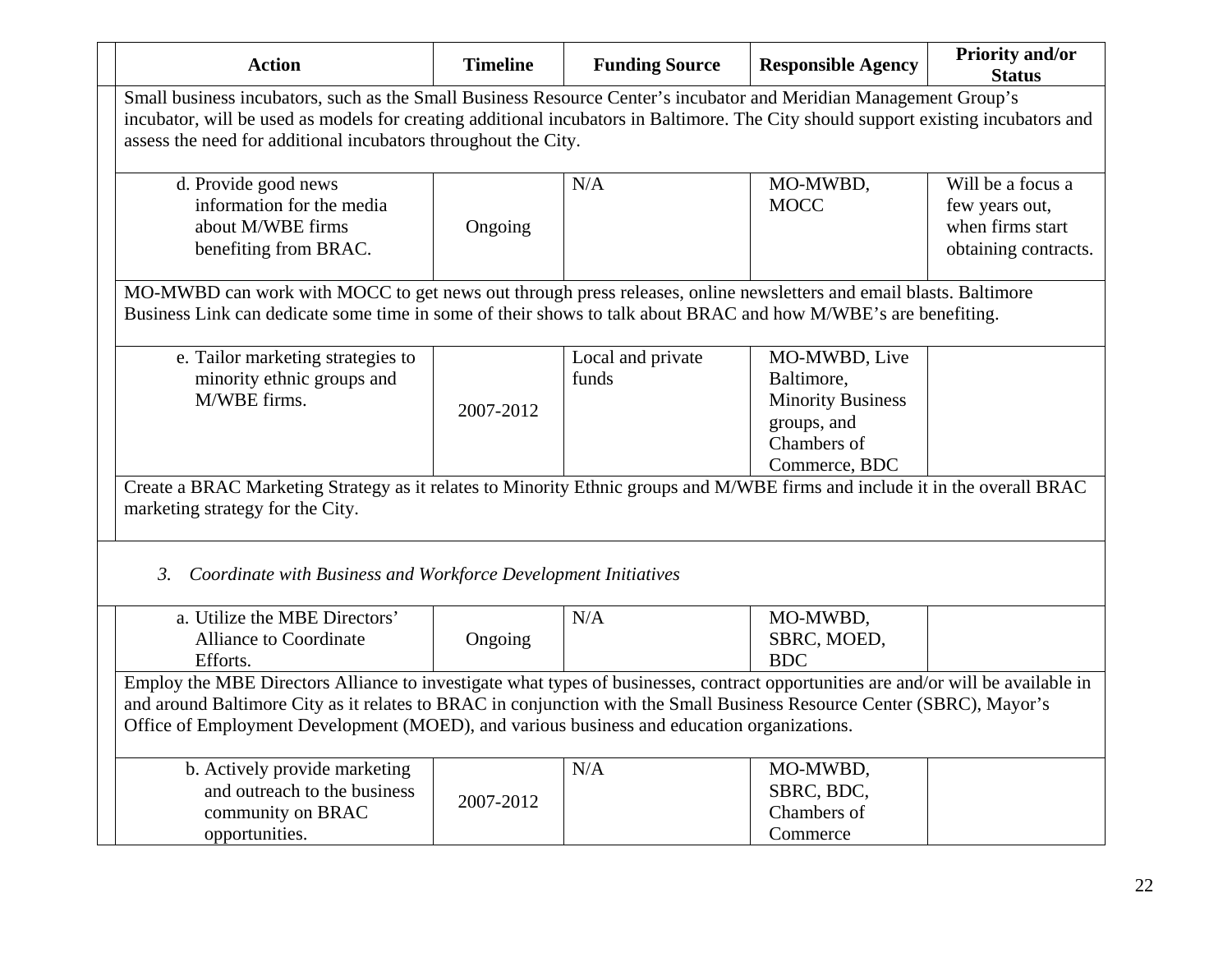| <b>Action</b>                                                                                                                                   | <b>Timeline</b> | <b>Funding Source</b> | <b>Responsible Agency</b> | <b>Priority and/or</b><br><b>Status</b> |  |  |  |
|-------------------------------------------------------------------------------------------------------------------------------------------------|-----------------|-----------------------|---------------------------|-----------------------------------------|--|--|--|
| Incorporate this message into our existing messages regarding business opportunities in and around the City of Baltimore                        |                 |                       |                           |                                         |  |  |  |
| Track BRAC related M/WBE Outcomes                                                                                                               |                 |                       |                           |                                         |  |  |  |
| a. Create a web database of                                                                                                                     | 2008-2012       | Local funds           | MO-MWBD,                  |                                         |  |  |  |
| contractors.                                                                                                                                    |                 |                       | MOIT, CitiStat            |                                         |  |  |  |
| Create a web database of firms looking to do business with BRAC and track those who actually obtain contracts through BRAC<br>outreach efforts. |                 |                       |                           |                                         |  |  |  |
| b. Create a monthly BRAC MBE                                                                                                                    | 2008-2012       |                       | MO-MWBD,                  | Low. Not relevant                       |  |  |  |
| Stat report.                                                                                                                                    |                 |                       | CitiStat                  | for a few more                          |  |  |  |
|                                                                                                                                                 |                 |                       |                           | years.                                  |  |  |  |
| This can be added to the City's monthly MBE Citi Stat. MO-MWBD will provide a quarterly report until we get closer to seeing<br>viable results. |                 |                       |                           |                                         |  |  |  |
| c. Explore ways to quantify                                                                                                                     |                 | N/A                   | MO-MWBD,                  | High. This                              |  |  |  |
| forecasted contracting                                                                                                                          |                 |                       | Planning                  | information will                        |  |  |  |
| opportunities that will result                                                                                                                  |                 |                       |                           | more than likely                        |  |  |  |
| from BRAC.                                                                                                                                      |                 |                       |                           | come from the                           |  |  |  |
|                                                                                                                                                 | 2007-2010       |                       |                           | study conducted by                      |  |  |  |
|                                                                                                                                                 |                 |                       |                           | The Sage Group &                        |  |  |  |
|                                                                                                                                                 |                 |                       |                           | the study MMG is                        |  |  |  |
|                                                                                                                                                 |                 |                       |                           | asking the State to                     |  |  |  |
|                                                                                                                                                 |                 |                       |                           | fund.                                   |  |  |  |
| Job and housing forecasts are the basis for current BRAC planning efforts. We should explore the feasibility of forecasting                     |                 |                       |                           |                                         |  |  |  |
| contracting opportunities as well.                                                                                                              |                 |                       |                           |                                         |  |  |  |
|                                                                                                                                                 |                 |                       |                           |                                         |  |  |  |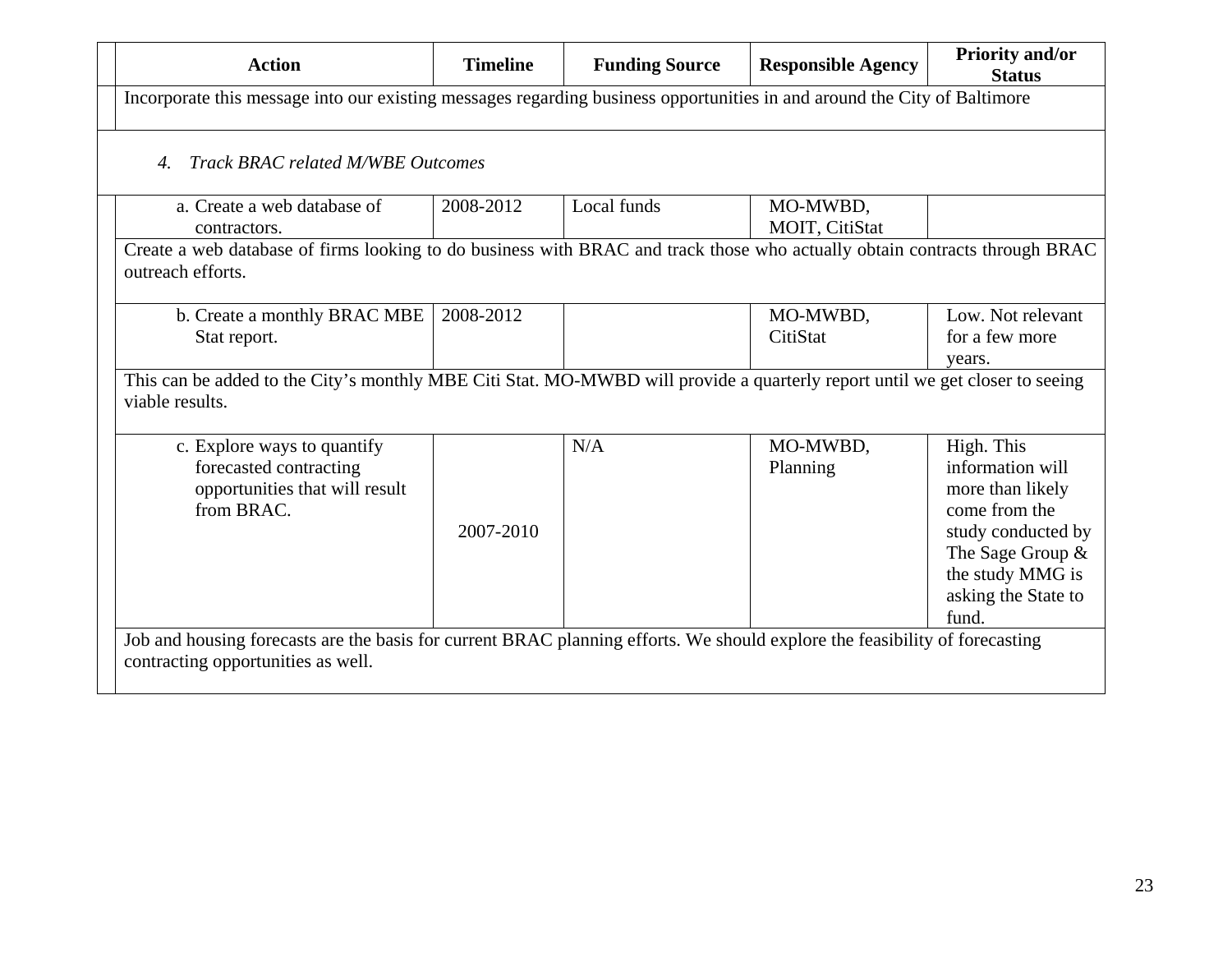## IV. Business Development

| <b>Action</b>                                                                                                                                                                                                                                                                                                        | <b>Timeline</b>                                                                                                                                                                                                                                                                                                                                                  | <b>Funding Source</b>                | <b>Responsible Agency</b>                                                                                          | Priority and/or<br><b>Status</b>                                                                         |  |  |
|----------------------------------------------------------------------------------------------------------------------------------------------------------------------------------------------------------------------------------------------------------------------------------------------------------------------|------------------------------------------------------------------------------------------------------------------------------------------------------------------------------------------------------------------------------------------------------------------------------------------------------------------------------------------------------------------|--------------------------------------|--------------------------------------------------------------------------------------------------------------------|----------------------------------------------------------------------------------------------------------|--|--|
| 1. Participate in Regional efforts for Marketing and Business Attraction and Business Development                                                                                                                                                                                                                    |                                                                                                                                                                                                                                                                                                                                                                  |                                      |                                                                                                                    |                                                                                                          |  |  |
| a. Reach out to Site Location<br>Consultants.                                                                                                                                                                                                                                                                        | 2007-2011                                                                                                                                                                                                                                                                                                                                                        | Local funding, federal<br>OEA grants | <b>Baltimore</b><br>Development<br>Corporation (BDC)                                                               | High. Outreach is<br>already in progress<br>in the CSSC and in<br>the beginning stages<br>in Fort Meade. |  |  |
| Work with Chesapeake Science & Security Corridor (CSSC), Economic Alliance of Greater Baltimore (EAGB) and Fort Meade<br>Regional Alliance (FMRA) to reach out to key site location consultants involved with BRAC contractors                                                                                       |                                                                                                                                                                                                                                                                                                                                                                  |                                      |                                                                                                                    |                                                                                                          |  |  |
| b. Actively participate in relocation<br>fairs.                                                                                                                                                                                                                                                                      | 2007-2012                                                                                                                                                                                                                                                                                                                                                        | Local funds                          | BDC, Mayor's<br>Office, Live<br>Baltimore (LB),<br><b>Baltimore City</b><br><b>Public School</b><br>System (BCPSS) | City is already<br>participating in<br>relocation fairs.                                                 |  |  |
|                                                                                                                                                                                                                                                                                                                      | Continue to participate in relocation fairs in Ft. Monmouth, NJ and at DISA in Northern Virginia to sell strengths of region to<br>affected personnel. This is critical because employee retention will ensure that defense missions will be successful. We will sell<br>the region's outstanding quality of life, affordability, and strong educations options. |                                      |                                                                                                                    |                                                                                                          |  |  |
| c. Coordinate tours of Greater<br>Baltimore.                                                                                                                                                                                                                                                                         | 2007-2012                                                                                                                                                                                                                                                                                                                                                        | N/A                                  | <b>BDC</b> , Baltimore<br>Area Convention and<br><b>Visitors Association</b><br>(BACVA), LB,<br><b>BOPA, BCHA</b>  | High. Tours have not<br>yet begun.                                                                       |  |  |
| Work with various defense contractor organizations to plan bus tours of Baltimore area, highlighting cultural attractions, distinct<br>architecture, and natural beauty of area. These will be day trips, thus it will be critical to identify highlights to send best message<br>to contractors and their families. |                                                                                                                                                                                                                                                                                                                                                                  |                                      |                                                                                                                    |                                                                                                          |  |  |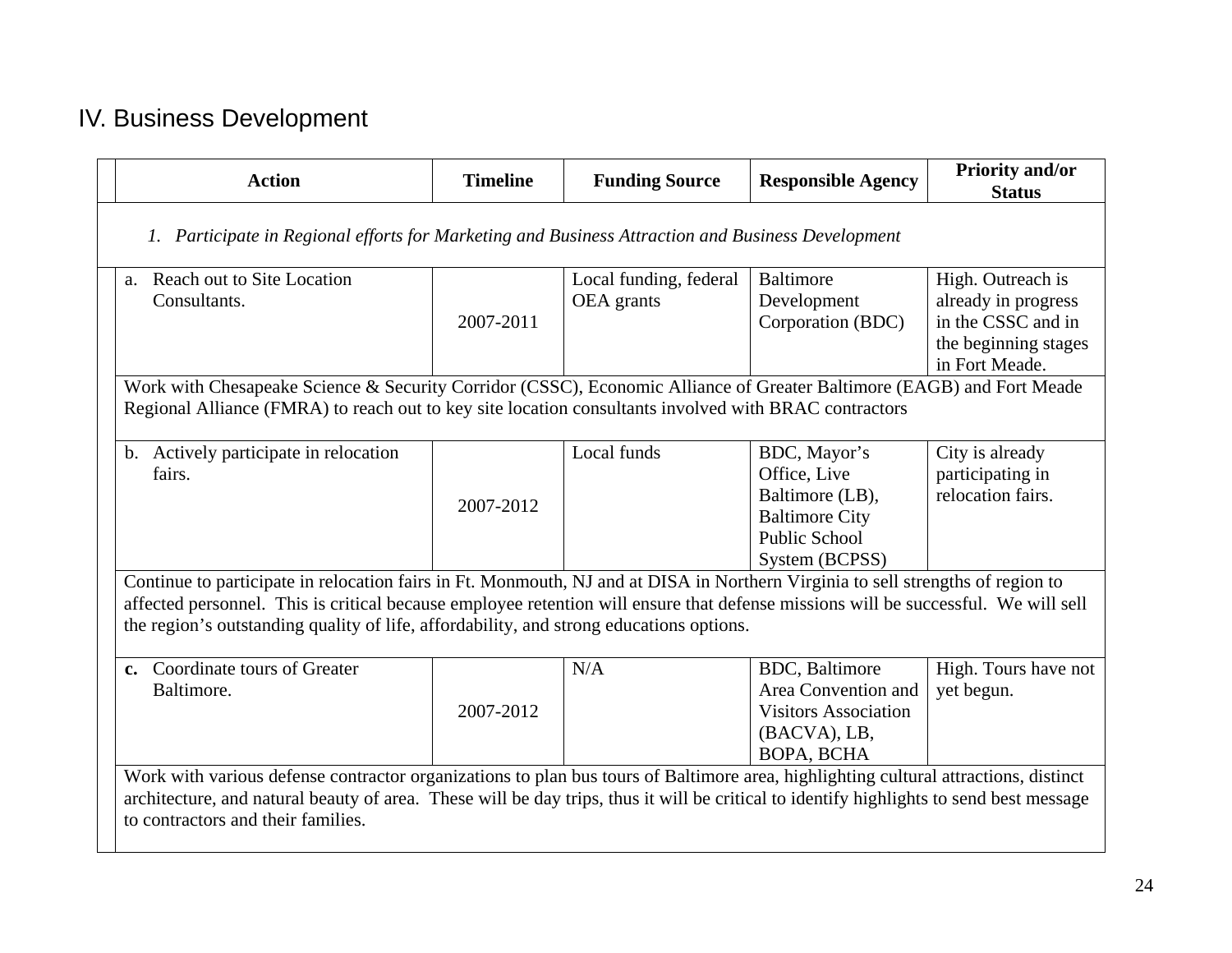| <b>Action</b>                                                                                                                                                                                                                                                                                                                                                       | <b>Timeline</b>                                                                                                                                                                                                                                                                                                                                                      | <b>Funding Source</b> | <b>Responsible Agency</b>                                      | <b>Priority and/or</b><br><b>Status</b>                                      |  |  |
|---------------------------------------------------------------------------------------------------------------------------------------------------------------------------------------------------------------------------------------------------------------------------------------------------------------------------------------------------------------------|----------------------------------------------------------------------------------------------------------------------------------------------------------------------------------------------------------------------------------------------------------------------------------------------------------------------------------------------------------------------|-----------------------|----------------------------------------------------------------|------------------------------------------------------------------------------|--|--|
| 2. Pursue City-specific efforts for Marketing and Business Attraction                                                                                                                                                                                                                                                                                               |                                                                                                                                                                                                                                                                                                                                                                      |                       |                                                                |                                                                              |  |  |
| a. Survey military contractors on site<br>selection criteria.                                                                                                                                                                                                                                                                                                       | 2008-2009                                                                                                                                                                                                                                                                                                                                                            | N/A                   | <b>BDC</b>                                                     | High. Surveying has<br>not yet begun.                                        |  |  |
|                                                                                                                                                                                                                                                                                                                                                                     | Military contractors should be surveyed to determine what information would be most effective when considering site selection.<br>Information may include real estate needs, housing, cultural and recreation assets, and school system. It will be important to<br>coordinate with information gathering efforts on employment needs and contracting opportunities. |                       |                                                                |                                                                              |  |  |
| b. Create dynamic brochure for BRAC<br>purposes.                                                                                                                                                                                                                                                                                                                    | 2007-2008                                                                                                                                                                                                                                                                                                                                                            | Local funds           | BDC, Mayor's<br>Office, LB,<br>Department of<br>Planning (DOP) |                                                                              |  |  |
| This marketing piece should be effective and have staying power. It should be useful for the next five years, pointing out<br>Baltimore City's strengths as a residential option and business location. This should be used at all events and mailed to specific<br>site selection consultants and defense contractors considering the City as a business location. |                                                                                                                                                                                                                                                                                                                                                                      |                       |                                                                |                                                                              |  |  |
| c. Create dynamic website for BRAC<br>marketing and resource.                                                                                                                                                                                                                                                                                                       | 2007-2008                                                                                                                                                                                                                                                                                                                                                            | Local funds           | BDC, Mayor's<br>Office, LB,<br>Department of<br>Planning (DOP) | Low. BDC and<br>Mayor's Office<br>already have BRAC<br>pages.                |  |  |
| BDC and the Mayor's Office both have BRAC pages, and the Economic Alliance is developing a stand-alone BRAC page. The<br>City should work with Live Baltimore and other agencies to determine the usefulness of a stand-alone, City-specific BRAC site.                                                                                                             |                                                                                                                                                                                                                                                                                                                                                                      |                       |                                                                |                                                                              |  |  |
| 3. Pursue City-specific efforts for Business Development for City Businesses                                                                                                                                                                                                                                                                                        |                                                                                                                                                                                                                                                                                                                                                                      |                       |                                                                |                                                                              |  |  |
| a. Plan and promote regional business<br>development conferences.                                                                                                                                                                                                                                                                                                   | 2007-2012                                                                                                                                                                                                                                                                                                                                                            | N/A                   | <b>BDC</b>                                                     | CSSC has already<br>held a fair.<br><b>Additional fairs are</b><br>upcoming. |  |  |
| Plan regional conferences and reach out to City companies to sponsor and/or participate. These conferences will educate City's<br>business community about how their business can prosper from the region's BRAC growth.                                                                                                                                            |                                                                                                                                                                                                                                                                                                                                                                      |                       |                                                                |                                                                              |  |  |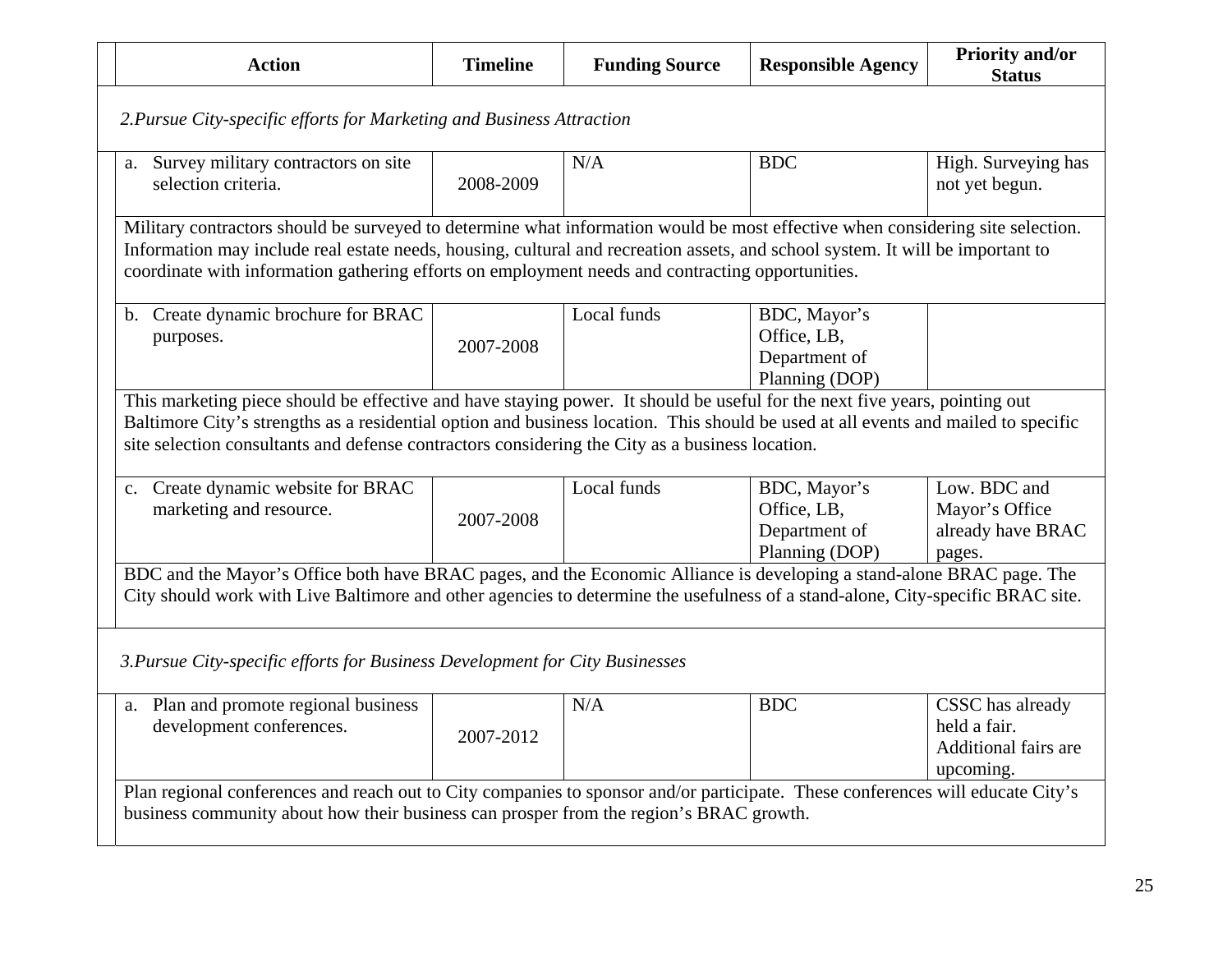| <b>Action</b>                                                                                                                                                                                                                                                                                                                                                                                                                                                                                 | <b>Timeline</b> | <b>Funding Source</b> | <b>Responsible Agency</b>                                                                                                                                                     | <b>Priority and/or</b><br><b>Status</b>                                                                                                |
|-----------------------------------------------------------------------------------------------------------------------------------------------------------------------------------------------------------------------------------------------------------------------------------------------------------------------------------------------------------------------------------------------------------------------------------------------------------------------------------------------|-----------------|-----------------------|-------------------------------------------------------------------------------------------------------------------------------------------------------------------------------|----------------------------------------------------------------------------------------------------------------------------------------|
| b. Communicate Federal business<br>development opportunities to local<br>business.                                                                                                                                                                                                                                                                                                                                                                                                            | 2007-2012       | N/A                   | <b>BDC</b>                                                                                                                                                                    | Not yet started                                                                                                                        |
| This will encourage City businesses to market themselves and will enable current City companies to prosper from BRAC growth<br>in the region.                                                                                                                                                                                                                                                                                                                                                 |                 |                       |                                                                                                                                                                               |                                                                                                                                        |
| c. Host Baltimore City conferences<br>for Small, Local, Minority and<br>Women-Owned Businesses.<br>Coordinate a number of programs to engage City's small businesses and minority and women-owned businesses in BRAC growth<br>in the region. The City should work in concert with regional partners as necessary but also host events for City companies only.<br>These business opportunities will go to other companies if City does not actively put opportunities in front of community. | 2008-2012       | Local funding         | BDC, Mayor's<br>Office, Small<br><b>Business Resource</b><br>Center (SBRC),<br>Mayor's Office of<br>Minority and<br>Women-Owned<br><b>Business</b><br>Development<br>(MOMWBD) | Medium. The City is<br>currently focused on<br>regional fairs and<br>will turn attention to<br>City-specific fairs<br>early next year. |
| d. Communicate strengths of<br>Baltimore City to commercial and<br>residential real estate professionals<br>involved in BRAC.                                                                                                                                                                                                                                                                                                                                                                 | Ongoing         | N/A                   | BDC, LB                                                                                                                                                                       |                                                                                                                                        |
| With regional partners, brief and provide outreach opportunities for commercial and residential real estate organizations and firms<br>to reach relocating workers and companies.                                                                                                                                                                                                                                                                                                             |                 |                       |                                                                                                                                                                               |                                                                                                                                        |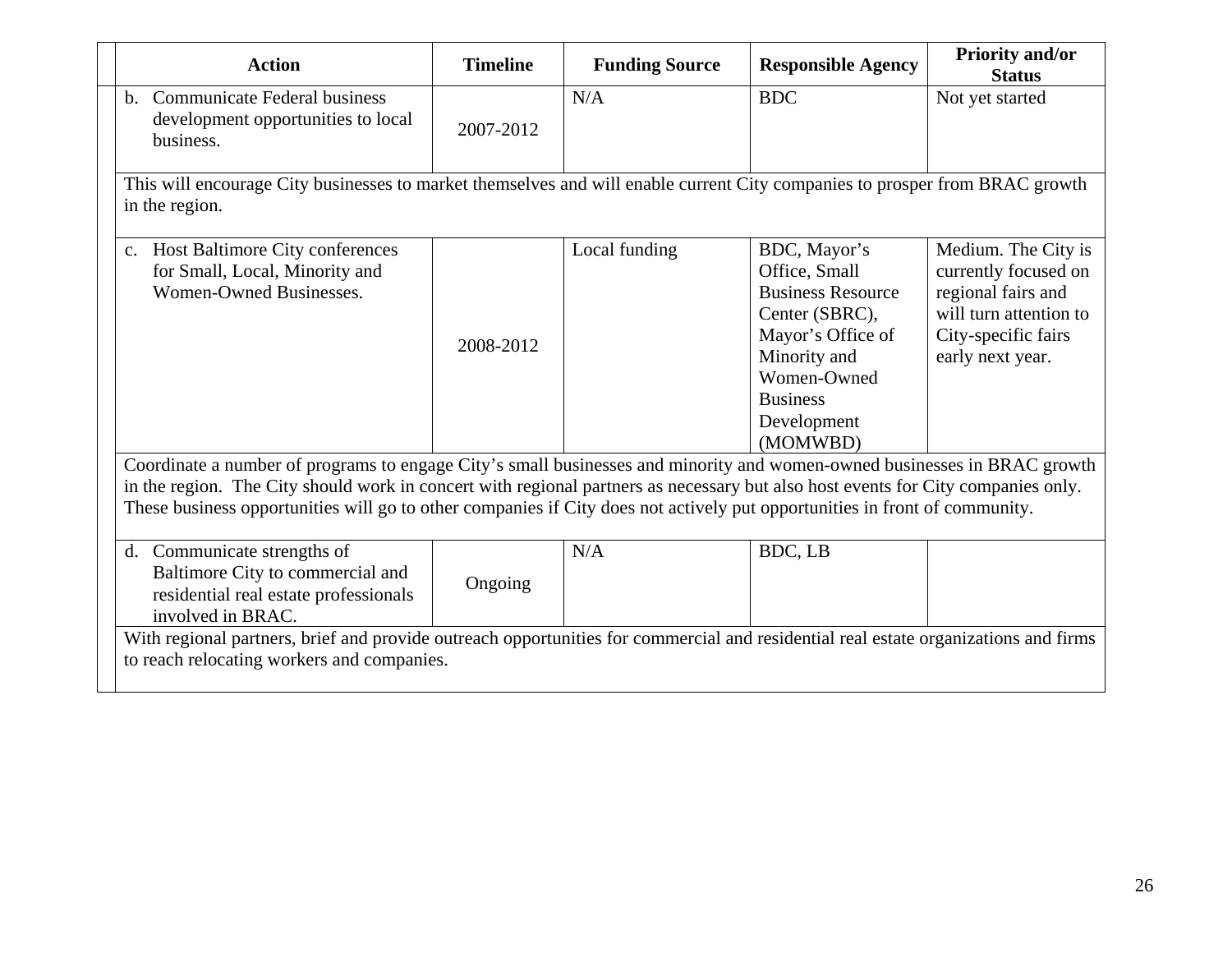#### **Appendix A: BRAC Transportation Analysis Zones (TZ) by 45-minute Commute Sheds around BRAC Facilities—Aberdeen Proving Ground (APG) and Fort Meade (FTM)**



**Appendix B: 2005 BRAC State of Maryland Impact Analysis 2006-2020, A Report to the Department of Labor. Prepared by the Maryland Department of Business and Economic Development, Military and Federal Affairs. Available online at: <http://www.choosemaryland.org/businessinmd/militaryaffairs/BRACStudy.html>**